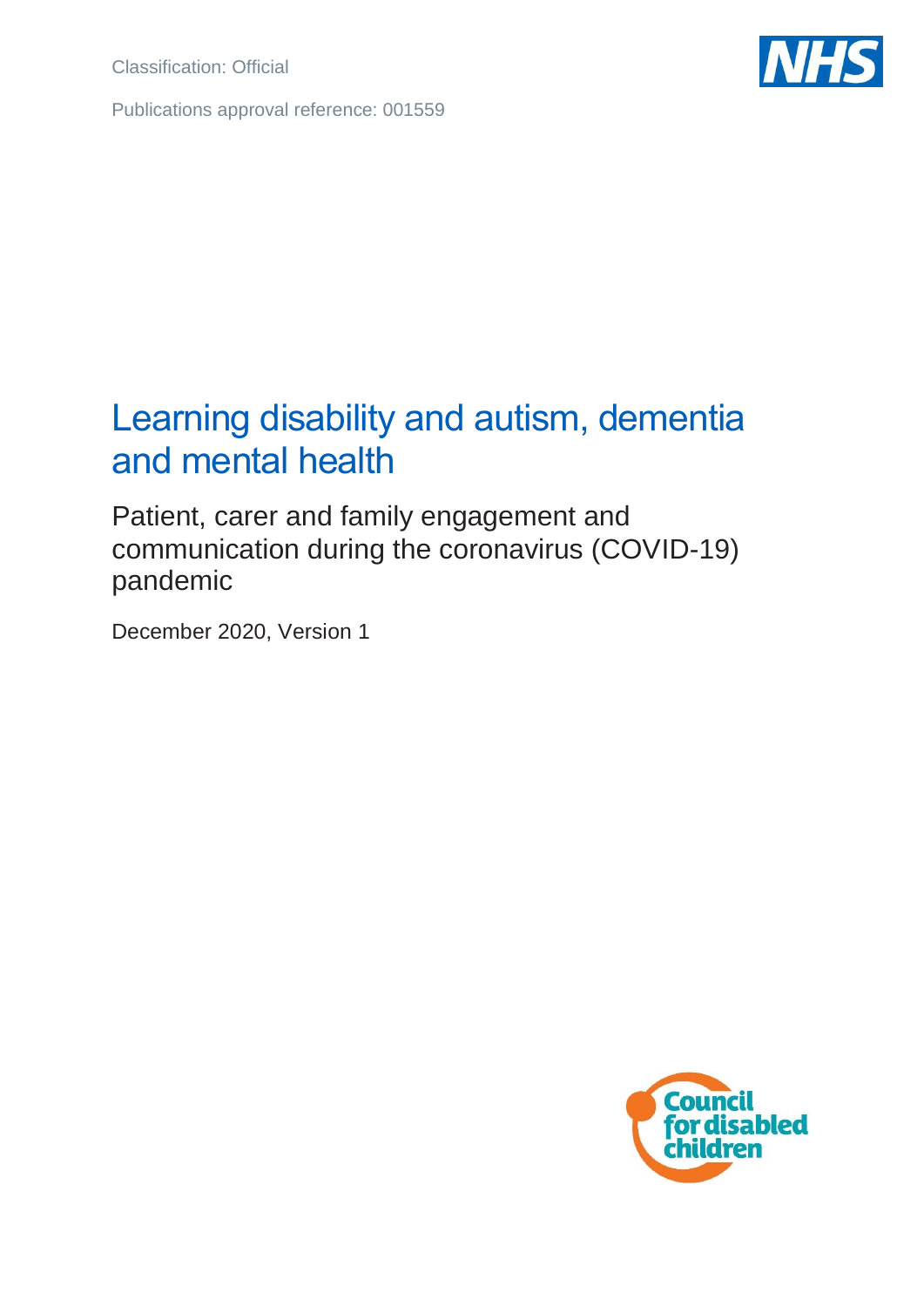# **Contents**

| 1.2 Why have we developed this non-statutory guidance?  4                            |
|--------------------------------------------------------------------------------------|
|                                                                                      |
| 2. Good practice in engagement and communication for different                       |
|                                                                                      |
| 1. Advice for people with a learning disability, autistic people, people with mental |
| 2. Advice for family and carers about engaging with services 14                      |
| 3. Advice for parents and carers of children and young people (including foster      |
|                                                                                      |
| 1. Easy read resources - official publications from Public Health England (PHE)      |
|                                                                                      |
|                                                                                      |
| 4. Resources - place-based approach to reducing health inequalities  18              |
|                                                                                      |
|                                                                                      |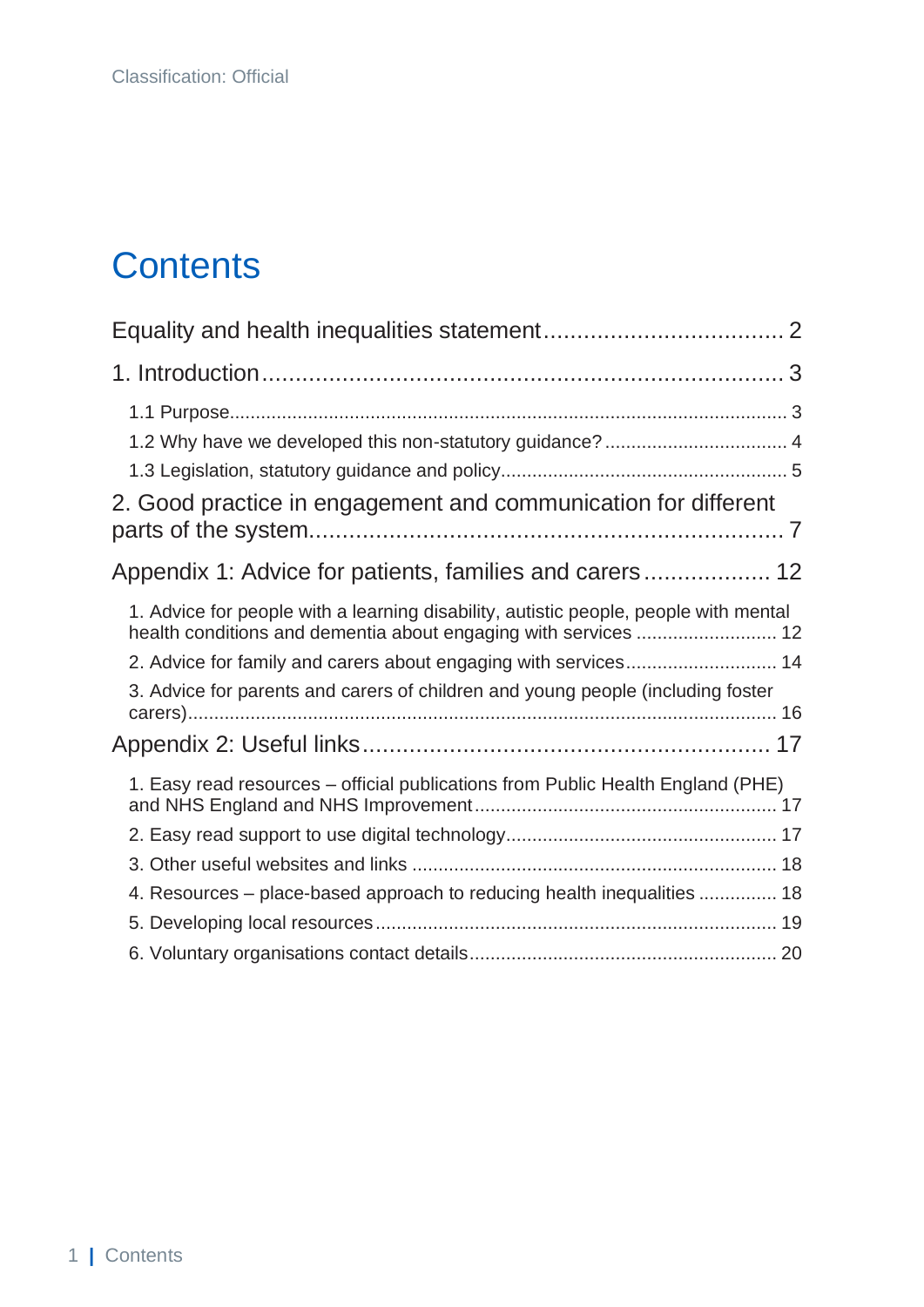## <span id="page-2-0"></span>Equality and health inequalities statement

Promoting equality and addressing health inequalities are at the heart of NHS England and NHS Improvement's values. Throughout the development of this guidance we have:

- given due regard to the need to eliminate discrimination, harassment and victimisation, to advance equality of opportunity, and to foster good relations between people who share a relevant protected characteristic (as cited under the Equality Act 2010) and those who do not share it; and
- given regard to the need to reduce inequalities between patients in access to and outcomes from healthcare services, and to ensure services are provided in an integrated way where this might reduce health inequalities.

This guidance has been assessed to identify potential equality impacts of the COVID-19 pandemic on people with mental health needs and a learning disability and autistic people. It is acknowledged that people with mental health needs, a learning disability or autism who contract COVID-19 may require reasonable adjustments. We know that adults with Down's syndrome and people with a learning disability may be particularly at risk of a poor health outcome if they contract Covid-19. Further, it is acknowledged that the COVID-19 pandemic has affected many people's mental health and wellbeing.

Health services must continue to have due regard to their obligation to advance equality under the Equality Act 2010; this includes recognising and factoring-in the vulnerability of different groups of people with protected characteristics; and inequalities in access, experience and outcomes in health services. The [Advancing](https://www.england.nhs.uk/ltphimenu/mental-health/advancing-mental-health-equalities/)  [Mental Health Equalities Toolkit](https://www.england.nhs.uk/ltphimenu/mental-health/advancing-mental-health-equalities/) helps identify and address mental health inequalities in the round. Partnership working with voluntary and community sector partners is also encouraged to facilitate wrap-around support for vulnerable people, and to maximise engagement with underrepresented groups.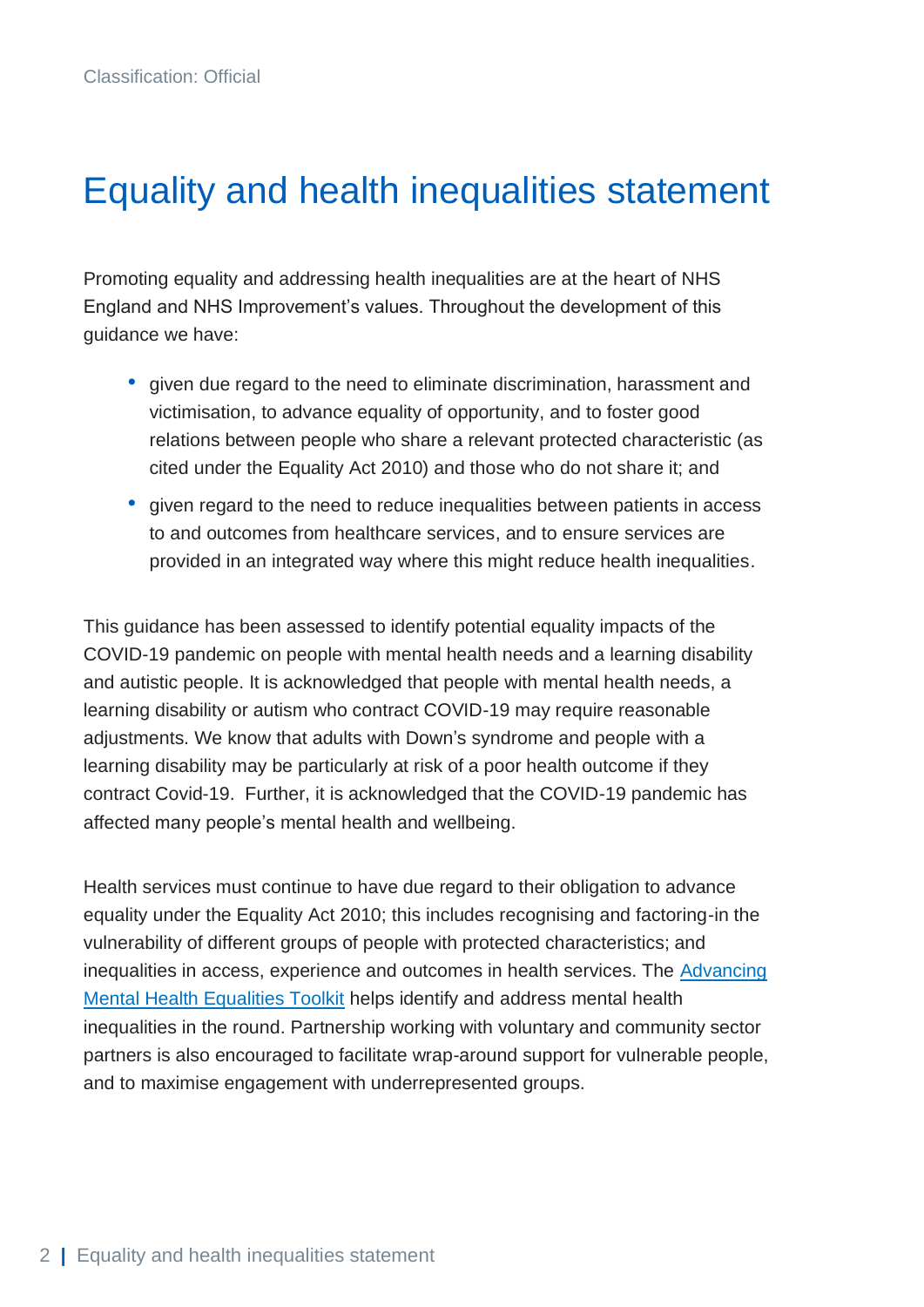# <span id="page-3-0"></span>1. Introduction

## <span id="page-3-1"></span>1.1 Purpose

This is one of a suite of resources for [mental health, learning disability and autism](https://www.england.nhs.uk/coronavirus/community-social-care-ambulance/mental-health/)  [coronavirus guidance,](https://www.england.nhs.uk/coronavirus/community-social-care-ambulance/mental-health/) which should be consulted in parallel. These resources cover:

- managing capacity and demand within inpatient and community mental health and learning disability and autism services
- patient and carer/family engagement and communication
- workforce considerations during the coronavirus pandemic
- supporting patients of all ages who are unwell with the coronavirus in mental health, learning disability, autism, dementia and specialist inpatient facilities.

This guidance is for:

- commissioners
- providers of acute, community, primary care and specialist services

Information is also provided for family members and carers.

It relates to matters that require particular emphasis in the context of the coronavirus (COVID-19) pandemic but does not cover all the matters that readers need to have regard to in exercising their legal responsibilities.

#### **Advice for patients and families is given in Appendix 1.**

The principles in this document are broadly applicable across a range of community health, mental health, learning disability and autism services and settings, but some content is likely to vary in its applicability across different patient/user groups. We have included illustrative examples of specific groups and service areas that may require additional considerations. Local services are encouraged to develop their own tailored strategies for different groups.

This guidance relates to children, young people and adults during the pandemic. It will be updated as required and **only applies during the COVID-19 pandemic**.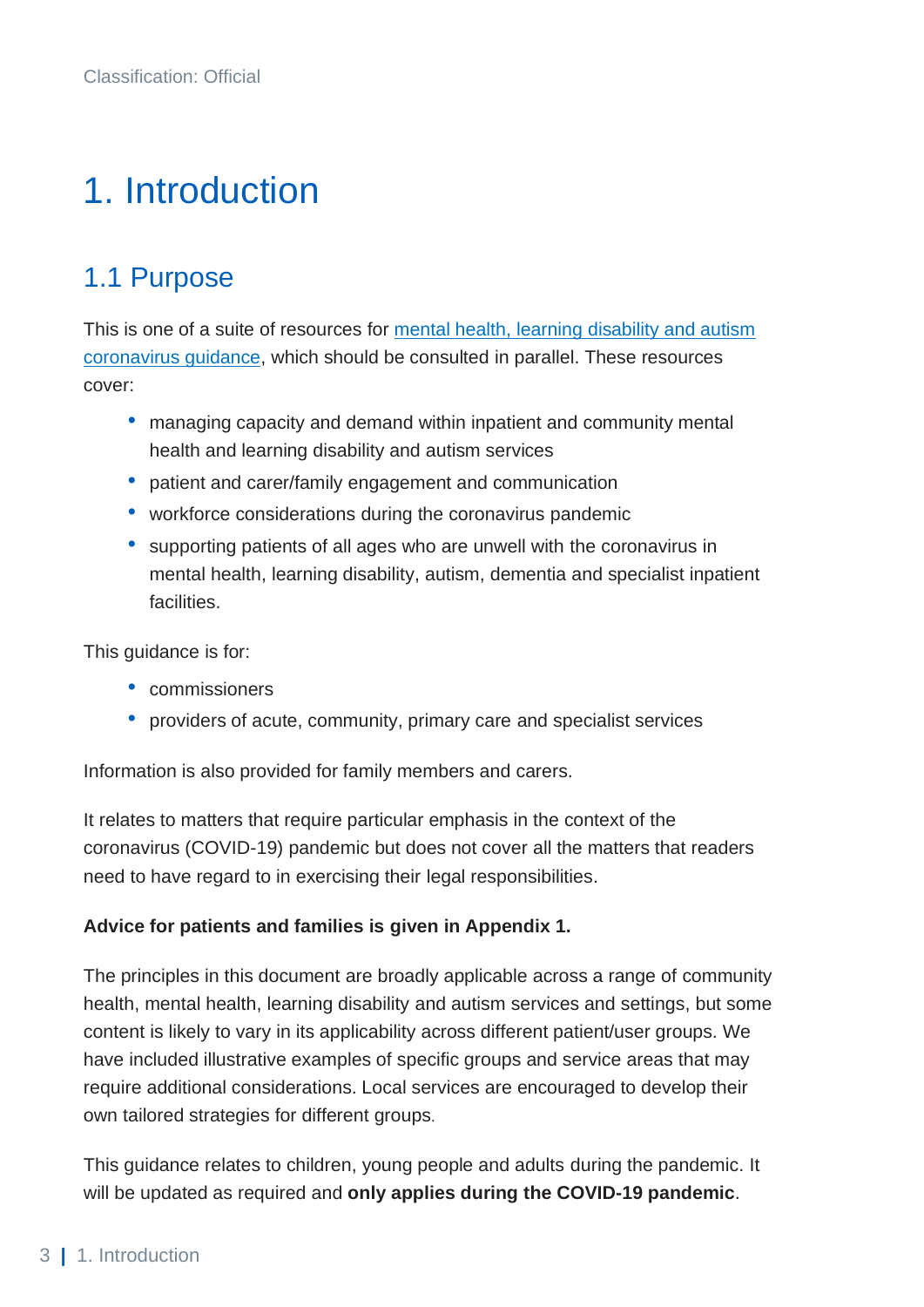When the guidance set out in this document no longer applies, this will be clearly communicated.

**Communicating effectively and engaging patients, families and carers is more important than ever during this time of uncertainty.** Effective communication is essential in ensuring appropriate care and respect for patients' rights, and those responsible for caring for patients should identify any communication difficulties and seek to address them. Providers and commissioners should ensure accessible information is available for patients, families and carers in line with the [accessible](https://www.england.nhs.uk/ourwork/accessibleinfo/)  [information standard,](https://www.england.nhs.uk/ourwork/accessibleinfo/) including easy read information. Co-producing with people with lived experience and their families will make sure your information is accessible.

### <span id="page-4-0"></span>1.2 Why have we developed this non-statutory guidance?

The COVID-19 pandemic has demanded a change in the pace and delivery of healthcare. Local areas, providers, clinicians and commissioners are having to plan and deliver healthcare in ways that are unusual and different. For particular groups of patients and their families this can add challenges. This guidance is designed to support the system in managing these and working with groups of patients with additional needs at scale and in a way that they may not have done previously.It is non-statutory and does not take precedence over existing statutory guidance issued under the legislation set out below.

Children, young people and adults who have a learning disability, are autistic or both and/or have mental health conditions or dementia experience greater health inequalities than the rest of the population. This includes higher rates of physical and mental ill health and of premature deaths.

It is vital to recognise the key roles that families, parents and carers of this group of people play and the immense pressure they are under in relation to the circumstances arising from COVID-19. Changes in routines and difficulties in accessing familiar people and places may greatly impact on this group of children, adults and older adults.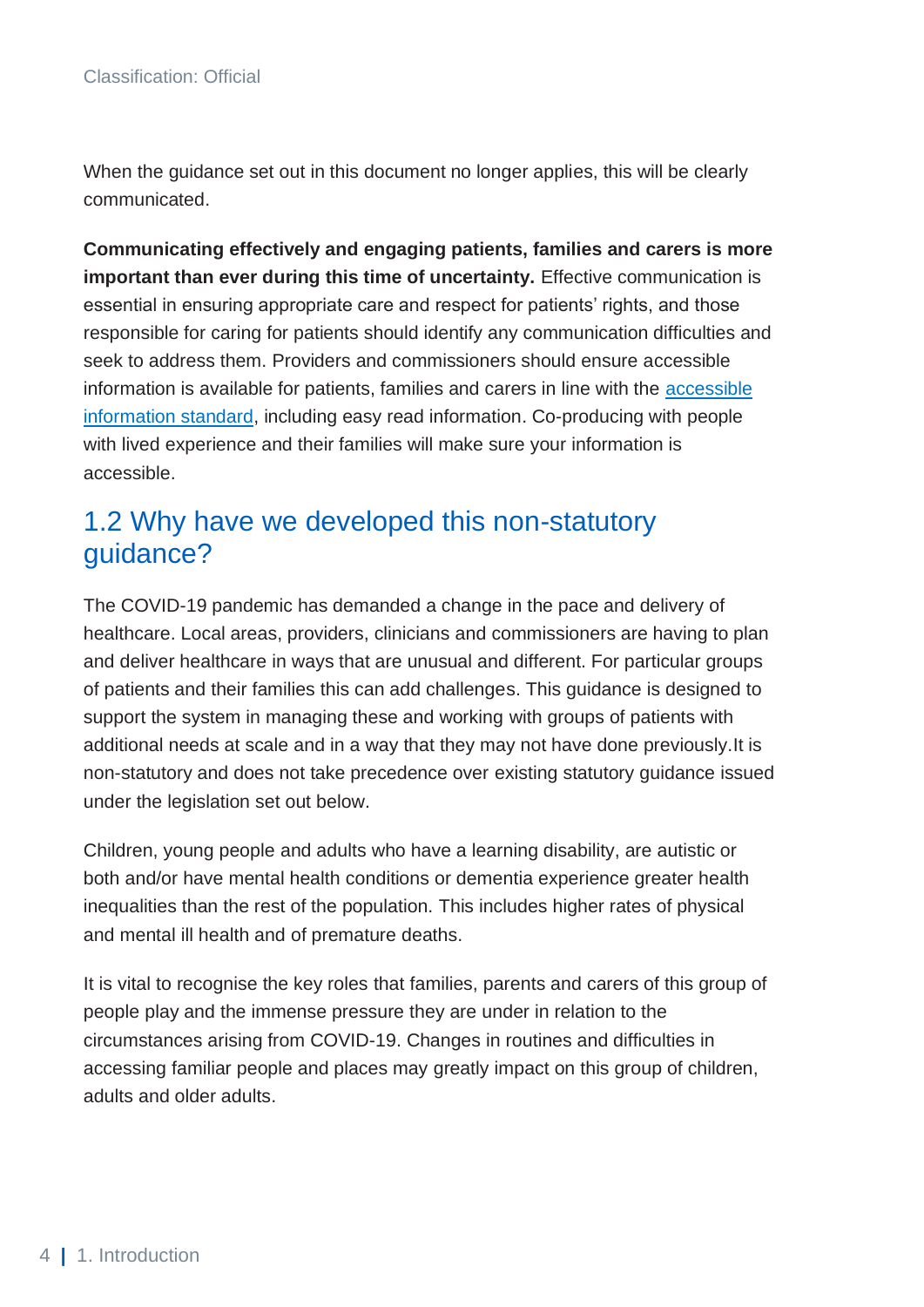It is also important to note that information and guidance published during the COVID-19 pandemic has raised concern that people who have a learning disability, are autistic or both, or people with dementia, mental health conditions or complex health needs may receive a lesser quality or quantity of care, intervention and support than other people. Therefore, all clinicians and commissioners need to be mindful that these groups and their families may have increased anxiety about the care and treatment they may be offered or receive.

During this period, it is important to note that some people may be more vulnerable due to social distancing restrictions and changes in care and support. If there are any concerns in relation to the safety and wellbeing of an individual, safeguarding policies and procedures should be followed as usual.

### <span id="page-5-0"></span>1.3 Legislation, statutory guidance and policy

The key legislation relevant to the matters covered in this guidance includes:

- The Coronavirus Act 2020
- The Equality Act 2010
- The Human Rights Act 1998
- The Mental Capacity Act 2005
- Care Act 2014
- The Mental Health Act 1983
- Health Act 2009
- The Health and Social Care Act 2012.

The [NHS Constitution](https://www.gov.uk/government/publications/the-nhs-constitution-for-england/the-nhs-constitution-for-england) for England October 2015 sets out rights for patients, public and staff. It outlines NHS commitments to patients and staff, and the responsibilities that the public, patients and staff owe to one another to ensure that the NHS operates fairly and effectively. All NHS bodies are required to take account of the constitution in their decisions and actions.

NHS England has also produced non-statutory [Guidance to support NHS](https://www.england.nhs.uk/about/equality/equality-hub/legal-duties/)  [Commissioners on their Equality and Health Inequalities legal duties](https://www.england.nhs.uk/about/equality/equality-hub/legal-duties/)*.*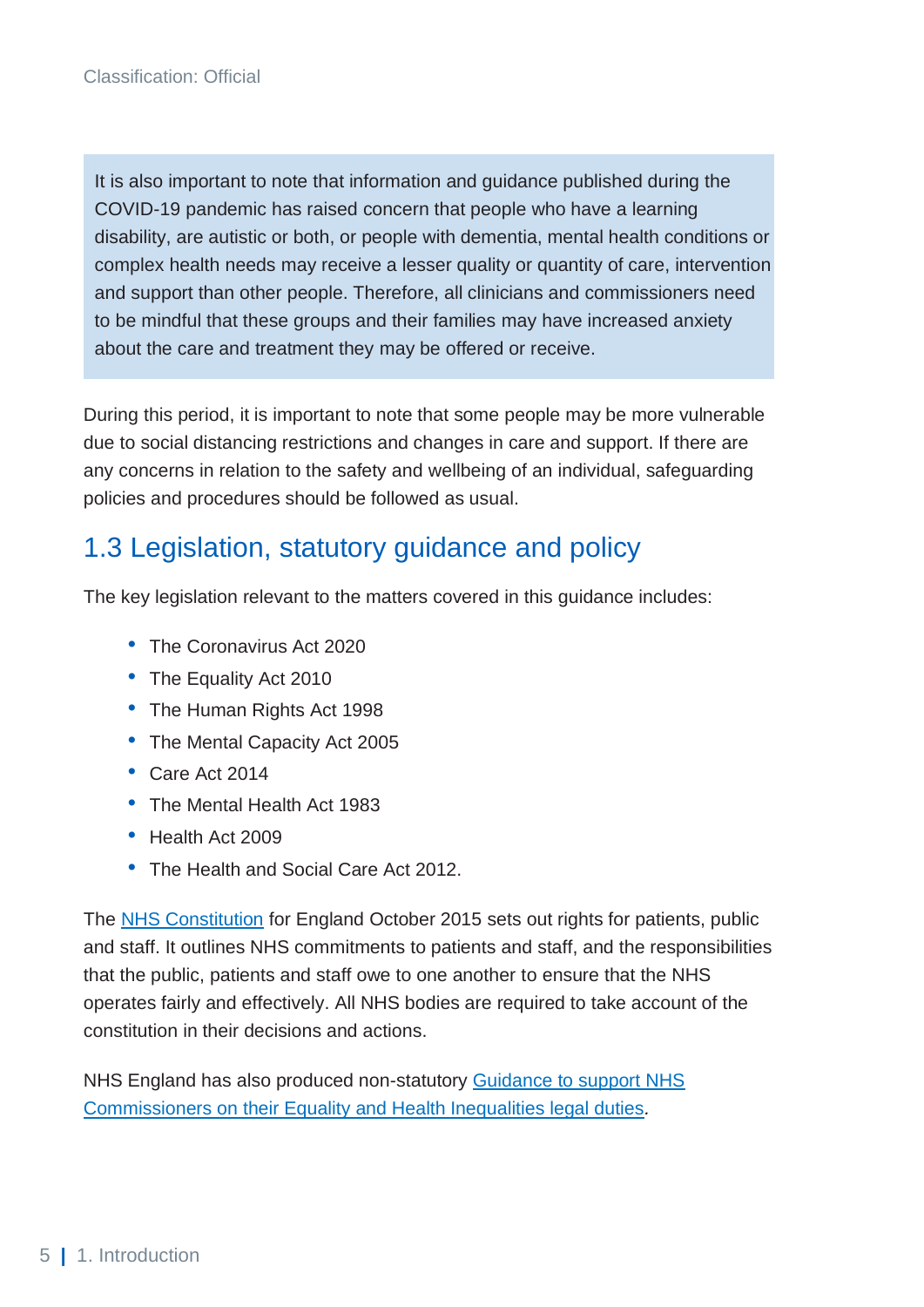#### **Statutory guidance that relates to engagement and communication includes:**

- [Patient and public participation in commissioning health and care:](https://www.england.nhs.uk/publication/patient-and-public-participation-in-commissioning-health-and-care-statutory-guidance-for-ccgs-and-nhs-england/) statutory [guidance for CCGs and NHS England](https://www.england.nhs.uk/publication/patient-and-public-participation-in-commissioning-health-and-care-statutory-guidance-for-ccgs-and-nhs-england/) May 2017
- Patient and public participation quidance a summary to support patient and public participation in commissioning health and care: Statutory guidance for CCS and NHS England May 2017
- [Care and support statutory guidance issued under the Care Act](https://assets.publishing.service.gov.uk/government/uploads/system/uploads/attachment_data/file/315993/Care-Act-Guidance.pdf) Department of Health, 2014
- [Mental Health Act 1983: Code of Practice](https://assets.publishing.service.gov.uk/government/uploads/system/uploads/attachment_data/file/435512/MHA_Code_of_Practice.PDF) Department for Health
- [Mental Capacity Act 2005 Code of Practice](https://www.gov.uk/government/publications/mental-capacity-act-code-of-practice) Department for Constitutional Affairs (now Ministry of Justice), 2007.
- Equality and Human Rights Commission [Codes of Practice.](https://www.equalityhumanrights.com/en/advice-and-guidance/equality-act-codes-practice)

Users of this document should have regard to existing statutory guidance issued under legislation and codes, standards and guidance issued by their health and care professional regulators and other NHS documents including:

- [Implementation Guidance for the NHS](https://www.england.nhs.uk/wp-content/uploads/2020/08/C0716_Implementing-phase-3-v1.1.pdf) phase 3 response to the pandemic includes urgent actions to address inequalities in NHS provision and outcomes
- Staying Mentally Well: [Winter Plan](https://www.gov.uk/government/publications/staying-mentally-well-winter-plan-2020-to-2021)
- [NHS Operational Priorities for Winter and 2021-22](https://www.england.nhs.uk/coronavirus/publication/important-operational-priorities-for-winter-and-2021-22/)
- •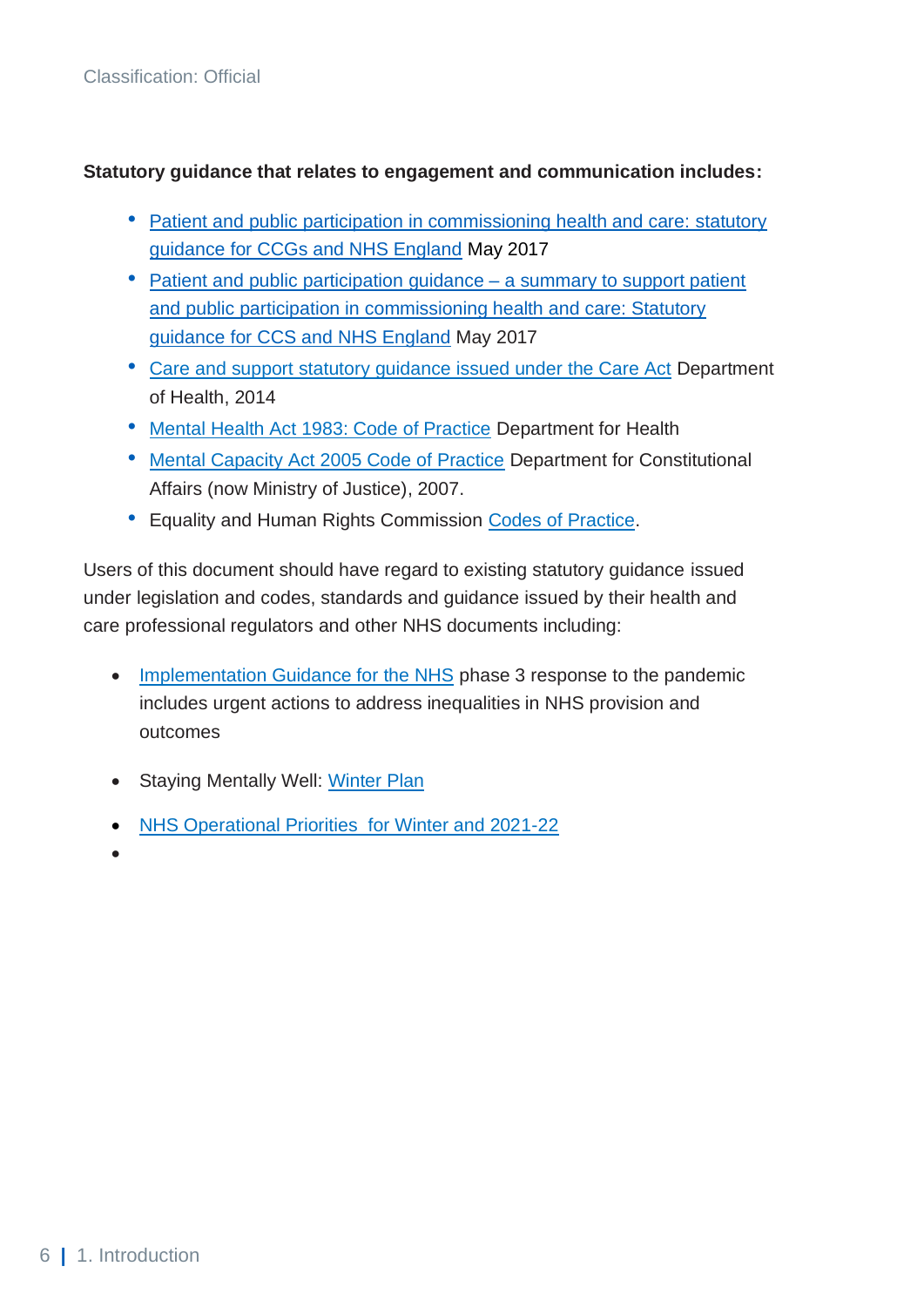## <span id="page-7-0"></span>2. Good practice in engagement and communication for different parts of the system

| All parts of the<br>system,<br>commissioners<br>and providers,<br>including<br>social care<br>settings | All should work to empower, reassure and protect patients, families<br>and carers through ensuring:                                                                                                                                                                                                                                                                                                                                                                                                                                                                                                                                                                                   |
|--------------------------------------------------------------------------------------------------------|---------------------------------------------------------------------------------------------------------------------------------------------------------------------------------------------------------------------------------------------------------------------------------------------------------------------------------------------------------------------------------------------------------------------------------------------------------------------------------------------------------------------------------------------------------------------------------------------------------------------------------------------------------------------------------------|
|                                                                                                        | Communications are, where possible co-produced, and delivered<br>locally so they are tailored to local services and population needs.                                                                                                                                                                                                                                                                                                                                                                                                                                                                                                                                                 |
|                                                                                                        | Information is clear and accessible; see Appendix 2 for helpful<br>$\bullet$<br>links.                                                                                                                                                                                                                                                                                                                                                                                                                                                                                                                                                                                                |
|                                                                                                        | Online information is up to date, including information for people<br>$\bullet$<br>who are new to services on how to access support.                                                                                                                                                                                                                                                                                                                                                                                                                                                                                                                                                  |
|                                                                                                        | <b>Support is available locally from helplines, online chat or other</b><br>$\bullet$<br>forums (supported by local voluntary and community sector<br>organisations), to help people look after themselves and the<br>people they care for, and ensure they get the help they need when<br>they need it, including NHS 24/7 urgent mental health helplines.                                                                                                                                                                                                                                                                                                                           |
|                                                                                                        | <b>Essential changes to individual appointments or local services</b><br>$\bullet$<br>are clearly communicated to the people affected and alternative<br>arrangements explained if changes need to be made to reasonable<br>adjustments because of COVID-19. There should be<br>transparency about those decisions and consideration given to<br>the fact that legal duties to make reasonable adjustments and to<br>meet human rights should not stop during a pandemic.                                                                                                                                                                                                             |
|                                                                                                        | Continued work in partnership and co-production with people with<br>$\bullet$<br>lived experience and their family members and/or carers, both<br>strategically and individually, is vital. At this time, parents can be<br>an even more vital and productive part of the multidisciplinary team<br>(MDT). Use them to help you. Be conscious that at a time where<br>decisions are having to be made quickly without co-production,<br>and result in reduced autonomy and control, people with a history<br>of trauma may experience psychological harm. Attention needs to<br>be paid to reducing the harm of such changes and trauma-<br>informed approaches can assist with this. |
|                                                                                                        | Additionally, to meet the needs of these vulnerable groups:                                                                                                                                                                                                                                                                                                                                                                                                                                                                                                                                                                                                                           |
|                                                                                                        | Consider what reasonable adjustments (as set out in the<br>Equalities Act 2010) are necessary to ensure effective<br>engagement and communication, including during appointments -                                                                                                                                                                                                                                                                                                                                                                                                                                                                                                    |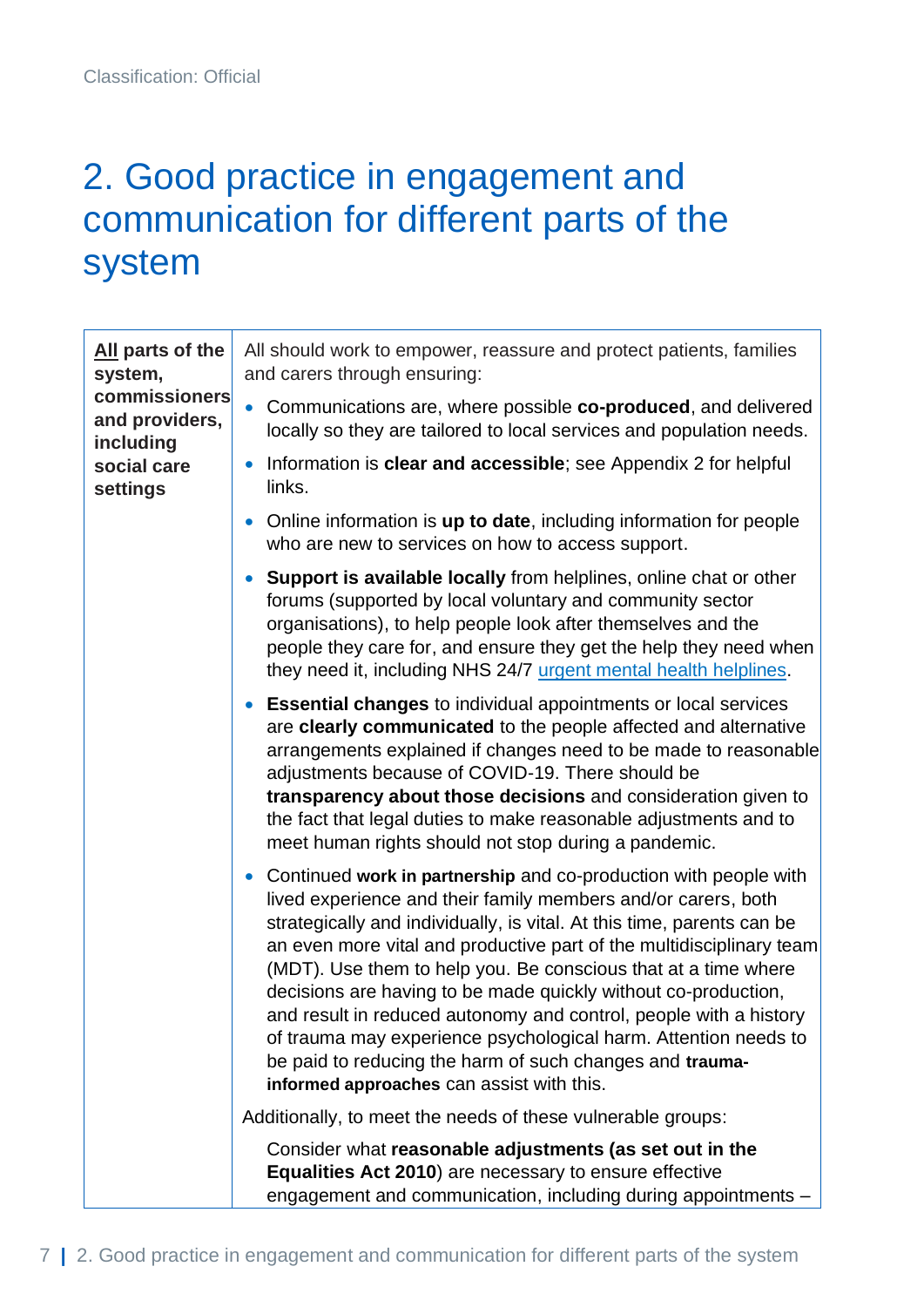| for example, where people cannot use digital technology to access<br>healthcare, telephone calls or having an advocate or family<br>member use the technology for the person while explaining what is<br>happening and ensure these are in place.                                                                                                                                                                                                                                                                                                                                                                                                                                                                                                                                    |
|--------------------------------------------------------------------------------------------------------------------------------------------------------------------------------------------------------------------------------------------------------------------------------------------------------------------------------------------------------------------------------------------------------------------------------------------------------------------------------------------------------------------------------------------------------------------------------------------------------------------------------------------------------------------------------------------------------------------------------------------------------------------------------------|
| Pay particular attention to health and communication passports<br>$\bullet$<br>and any ReSPECT forms.                                                                                                                                                                                                                                                                                                                                                                                                                                                                                                                                                                                                                                                                                |
| Be aware of diagnostic overshadowing: when the symptoms of<br>$\bullet$<br>physical ill health are mistakenly either attributed to a mental<br>health/behavioural problem or considered inherent to the person's<br>learning disability, mental health or autism diagnosis. Family and<br>carers are essential in helping to understand the 'norm' and what is<br>different for individuals when they are unwell.                                                                                                                                                                                                                                                                                                                                                                    |
| Be open, honest and transparent in the way you work; tell<br>$\bullet$<br>people about the evidence base for decisions and be clear about<br>resource limitations and other relevant constraints. Where<br>information has to be kept confidential, explain why.                                                                                                                                                                                                                                                                                                                                                                                                                                                                                                                     |
| • People with a learning disability or dementia, or who are autistic,<br>may lack awareness of and be less able to report symptoms<br>because of communication difficulties. Therefore, people should<br>be alert to the presence of signs as well as symptoms of the virus<br>('look beyond words'); see Coronavirus (COVID-19): what you<br>need to do.                                                                                                                                                                                                                                                                                                                                                                                                                            |
| Do not make assumptions about the use of do not attempt<br>$\bullet$<br>cardiopulmonary resuscitation (DNACPR) recommendations.<br>Recommendations on DNACPR should only be made on an<br>individual (person-by-person) basis and in consultation with<br>the person and their family. The ReSPECT process supports<br>health and care professionals, patients and/or their families to have<br>person-centred conversation around emergency care planning<br>which has patient wishes at its heart. Where the person has been<br>assessed to lack capacity to discuss CPR, the statutory principles<br>of the Mental Capacity Act 2005 must be followed. Please see:<br>letter from Professor Steve Powys and Ruth May and further<br>guidance issued by the Resuscitation Council. |
| Note the clarification made in relation to the use of the clinical<br>$\bullet$<br>frailty scale, which should not be applied to people who have a<br>learning disability, are autistic, or both.                                                                                                                                                                                                                                                                                                                                                                                                                                                                                                                                                                                    |
| Make use of learning disability and mental health liaison nurses<br>$\bullet$<br>who have particular expertise.                                                                                                                                                                                                                                                                                                                                                                                                                                                                                                                                                                                                                                                                      |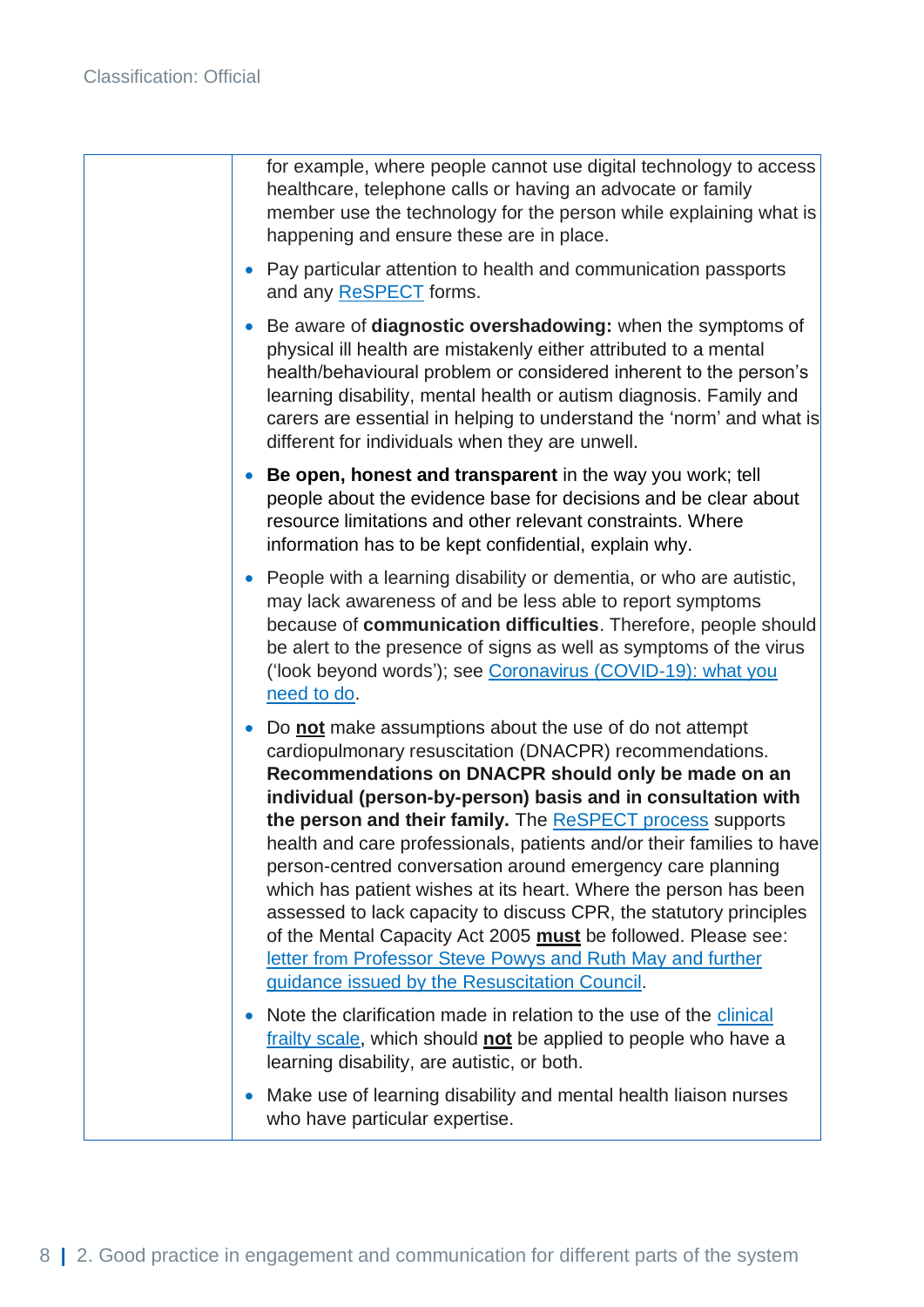|                                  | Consult independent mental health advocates and independent<br>$\bullet$<br>mental capacity advocates in accordance with mandatory<br>requirements.                                                                                                                                                                                                       |
|----------------------------------|-----------------------------------------------------------------------------------------------------------------------------------------------------------------------------------------------------------------------------------------------------------------------------------------------------------------------------------------------------------|
|                                  | Use patient advice and liaison services (PALS) and independent<br>$\bullet$<br>advocates where possible to support people with concerns.                                                                                                                                                                                                                  |
|                                  | Consider that use of Personal Protective Equipment (PPE) can<br>$\bullet$<br>be frightening for people who may struggle to understand why it<br>needs to be used.                                                                                                                                                                                         |
|                                  | For more helpful information please see the specialty clinical<br>$\bullet$<br>guidelines for supporting people with a learning disability, and<br>autistic people for all clinical specialties.                                                                                                                                                          |
|                                  | Be mindful of the reported disproportionate impact of COVID-19 on<br>$\bullet$<br>people from black and ethnic minority groups (BAME). Engage<br>with local community groups to understand how communication<br>can be improved and co-produced for - BAME communities.                                                                                   |
| <b>Acute medical</b><br>settings | Going into hospital can be a frightening experience, particularly for<br>$\bullet$<br>someone with a learning disability, dementia, mental health<br>condition, or who is autistic. Staff involved in screening and<br>treatment should be aware if people have these conditions and be<br>prepared to take extra time while assessing and treating them. |
|                                  | The suspension of visiting has now been lifted. The clinical area<br>should be discussing arrangements for visits. These are currently<br>limited to a close family member or someone who is important to<br>the person, as set out in the visitor guidance (October 2020).                                                                               |
|                                  | People with dementia are much more prone to develop delirium (a<br>$\bullet$<br>state of confusion) if they develop an infection – being aware that a<br>person may have dementia will alert staff to this increased risk.                                                                                                                                |
|                                  | Make use of psychiatric liaison and learning disability liaison<br>$\bullet$<br>nurses to support patients in general hospitals with mental health<br>needs and/or a learning disability, and autistic people.                                                                                                                                            |
|                                  | For those who are in a mental health, autism and learning disability<br>$\bullet$<br>inpatient setting, providers must apply the guidance set out in the<br>letter to the system from Claire Murdoch and Ray James in relation<br>to visiting in these settings and the latest guidance on visiting in all<br>healthcare settings                         |
| <b>Primary care</b>              | Primary care can use information about their patients with a<br>$\bullet$<br>learning disability via the flagging system and their annual health<br>checks, to support reasonable adjustments when communicating<br>with people who are in the vulnerable and extremely vulnerable<br>(COVID-19) categories. Consider how to support people who will      |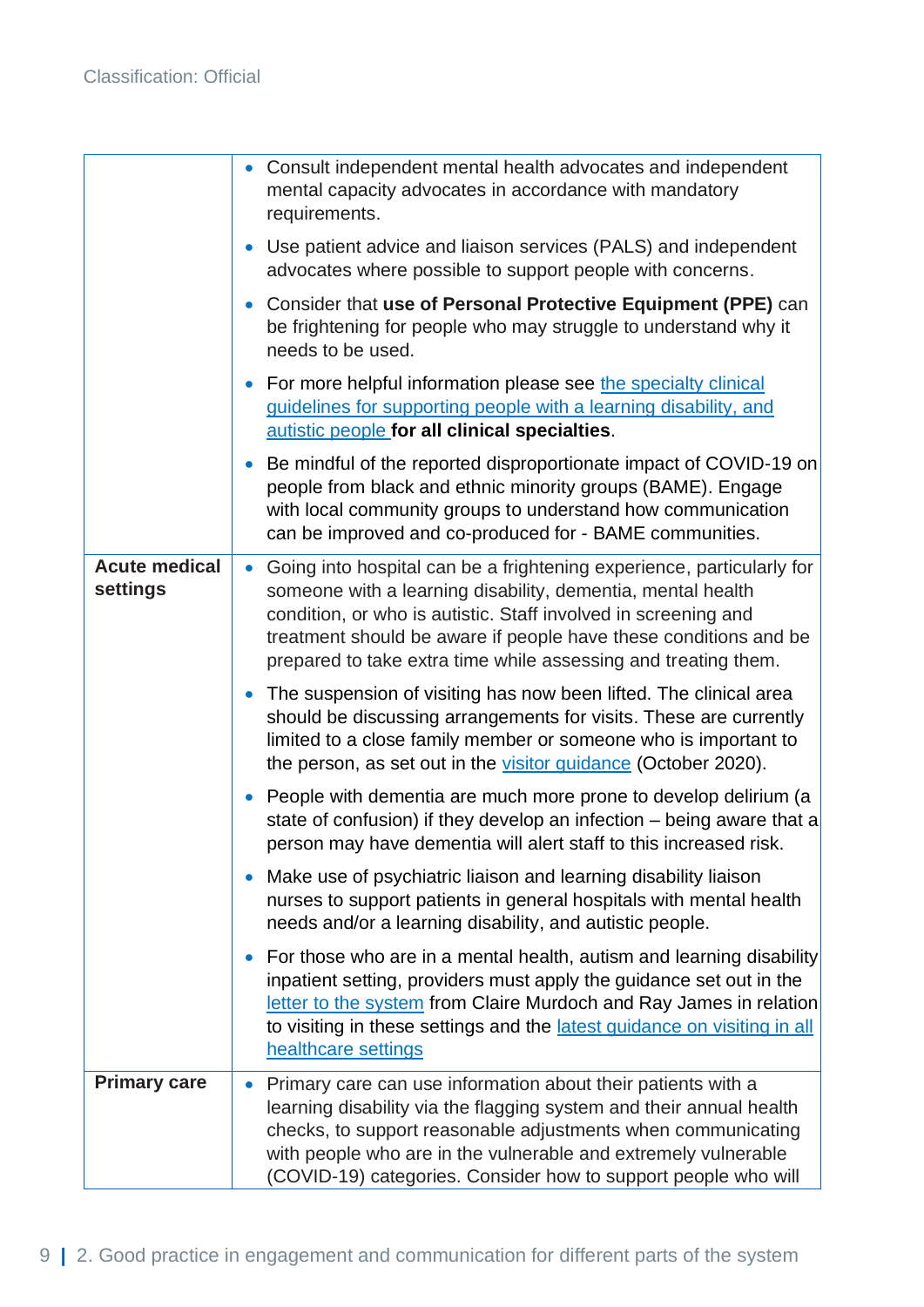|                                                                                                               | have difficulty understanding the restrictions and self-isolating. See<br>Appendix 2 for easy read resources to support this.                                                                                                                                                                               |
|---------------------------------------------------------------------------------------------------------------|-------------------------------------------------------------------------------------------------------------------------------------------------------------------------------------------------------------------------------------------------------------------------------------------------------------|
|                                                                                                               | If you are supporting people who already access secondary care<br>$\bullet$<br>mental health and/or learning disability services, make sure they<br>know NHS services are open to support them.                                                                                                             |
| <b>Community</b><br>services (eg<br>paediatrics,<br>therapies,<br>health visitors,<br>wheelchair<br>services) | Consider arrangements to ensure continuity of care and of<br>$\bullet$<br>supplies of essential products.                                                                                                                                                                                                   |
|                                                                                                               | Consider how to support families whose children are considered<br>$\bullet$<br>vulnerable (see <b>SEND</b> risk assessment guidance),                                                                                                                                                                       |
|                                                                                                               | Consider using more flexible direct payments during this period,<br>$\bullet$<br>including payments to people living in the same house or where<br>payments are being used for equipment.                                                                                                                   |
| <b>Health</b><br>commissioners                                                                                | To help mitigate the anxiety people and families may feel and help<br>$\bullet$<br>them create a plan, try to ensure there is <b>one place</b> from where<br>they can get the information they need. This information could<br>include:                                                                     |
|                                                                                                               | - How can I or the person I care for stay safe and happy? (e.g.<br>top tips for: reducing anxiety, exercise, routines, familiarity,<br>preferred interests, reasonable adjustments)                                                                                                                         |
|                                                                                                               | - What can I or the person I care for do if at risk of crisis? (e.g.<br>mental health illness symptom escalation, escalating<br>behaviours that challenge, what help can I ask for?, reasonable<br>adjustments)                                                                                             |
|                                                                                                               | - What can I or the person I care for do if crisis point has been<br>reached? (e.g. crisis care lines, reasonable adjustments,<br>community C(E)TR, inpatient care)                                                                                                                                         |
|                                                                                                               | Signpost links to local and national organisations and their<br>resources, as well as the resources in Appendix 2.                                                                                                                                                                                          |
|                                                                                                               | During this time, people may have concerns about quality of care<br>$\bullet$<br>and staffing shortages. Where appropriate, ensure families and<br>people who use services know you are reviewing this, and are<br>clear about how they can contact you with concerns and how they<br>can make a complaint. |
|                                                                                                               | • Ensure that where you commission services, the voices of the<br>people who use those services, patients and families are heard<br>and acted on, including by their having continued access to<br>advocacy, and that quality concerns, including safeguarding<br>concerns, are acted on.                   |
|                                                                                                               | Engage with individuals and families as part of commissioner<br>$\bullet$<br>oversight visits to understand what people's experiences are of the                                                                                                                                                            |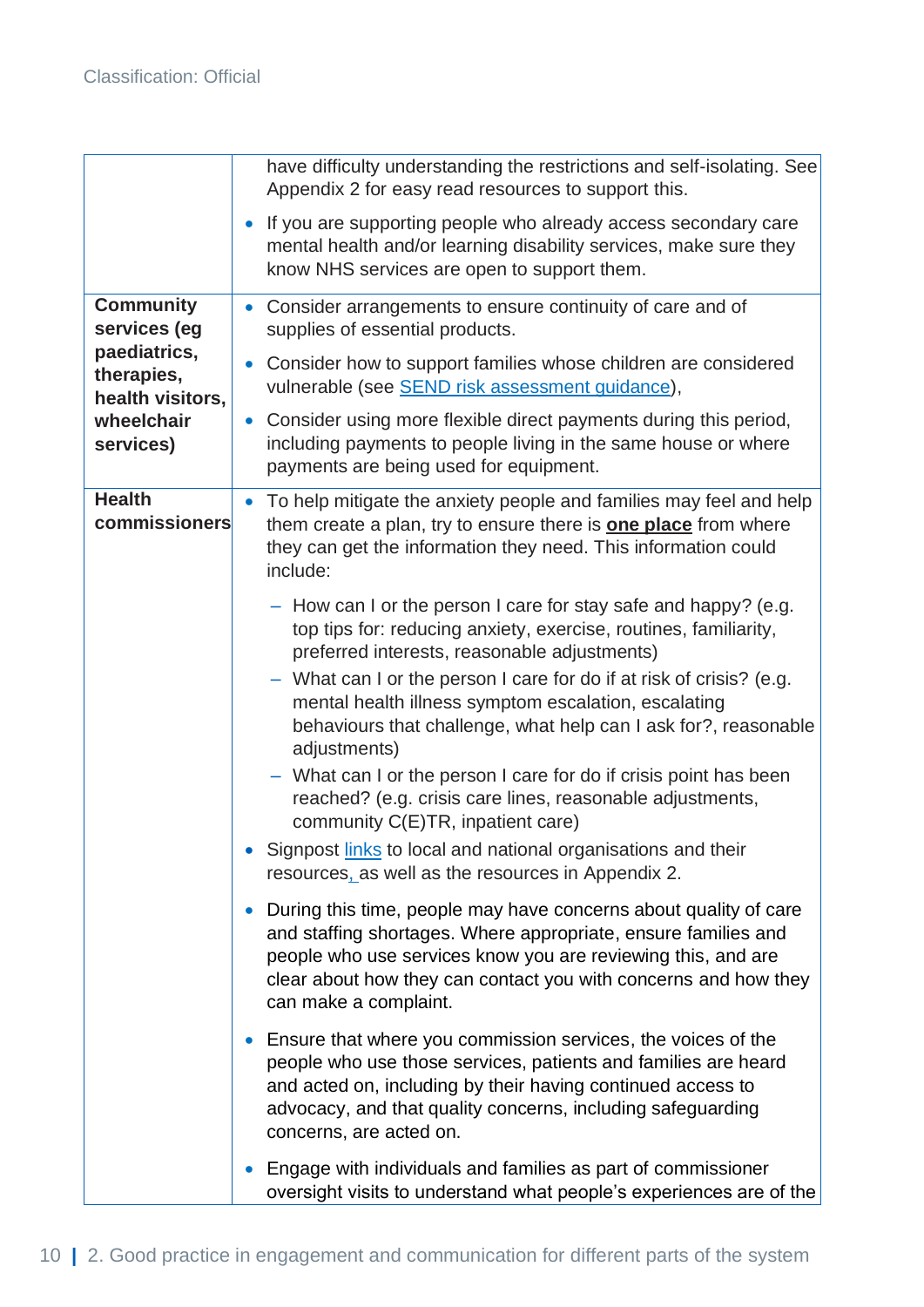|                                                                     | quality of care. Use technology to support this where visits are not<br>possible.                                                                                                                                                                                                                                                                                                                                                                                                                                                                                                                                                                              |
|---------------------------------------------------------------------|----------------------------------------------------------------------------------------------------------------------------------------------------------------------------------------------------------------------------------------------------------------------------------------------------------------------------------------------------------------------------------------------------------------------------------------------------------------------------------------------------------------------------------------------------------------------------------------------------------------------------------------------------------------|
|                                                                     | Support joint delivery of services and provision to children, young<br>people and adults where there are joint responsibilities to do so<br>(e.g. through the Children and Families Act 2014).                                                                                                                                                                                                                                                                                                                                                                                                                                                                 |
| Mental health,<br>learning<br>disability and<br>autism<br>providers | It is more vital than ever to hear the voices of people using<br>services, to ensure the speedy decisions providers are having to<br>make are informed by what would be most helpful to people in the<br>current circumstances.                                                                                                                                                                                                                                                                                                                                                                                                                                |
|                                                                     | While many co-production activities may be paused, finding ways<br>$\bullet$<br>to involve experts by experience in decision-making and<br>generating ideas can really support our response to COVID-19.                                                                                                                                                                                                                                                                                                                                                                                                                                                       |
|                                                                     | In addition to all statutory requirements, individuals who are most<br>at risk of admission to a mental health inpatient setting and their<br>families must be given a named contact and know where to find<br>information locally so they can stay up to date. This may be a<br>social worker, community mental health nurse, care co-ordinator,<br>CAMHS worker or commissioner, but make sure there is a named<br>contact.                                                                                                                                                                                                                                  |
|                                                                     | It is important that statutory advocacy is maintained to ensure the<br>patient's voice is heard. This might mean using alternative or<br>augmentative communication methods. Ensure wards and patient<br>environments have technology to support this and information that<br>tells patients how to access advocacy during this time. Providers<br>should continue to ensure technology follows appropriate<br>information governance requirements. The Information<br>Commissioner's Office statement complements a joint statement<br>from the health regulators. More questions about information<br>governance can be directed to the NHSX IG policy team. |
|                                                                     | Experts by experience have told us that maintaining connection<br>between the people who use services and their care team through<br>some medium (telephone, letter, text, email; using easy read) is<br>key to reducing people's anxiety. Some NHS trusts have<br>developed letters, written by experts by experience, to send to<br>everyone who uses services, or developed useful resources for<br>people to draw on at this difficult time, including recovery college<br>online courses and resources.                                                                                                                                                   |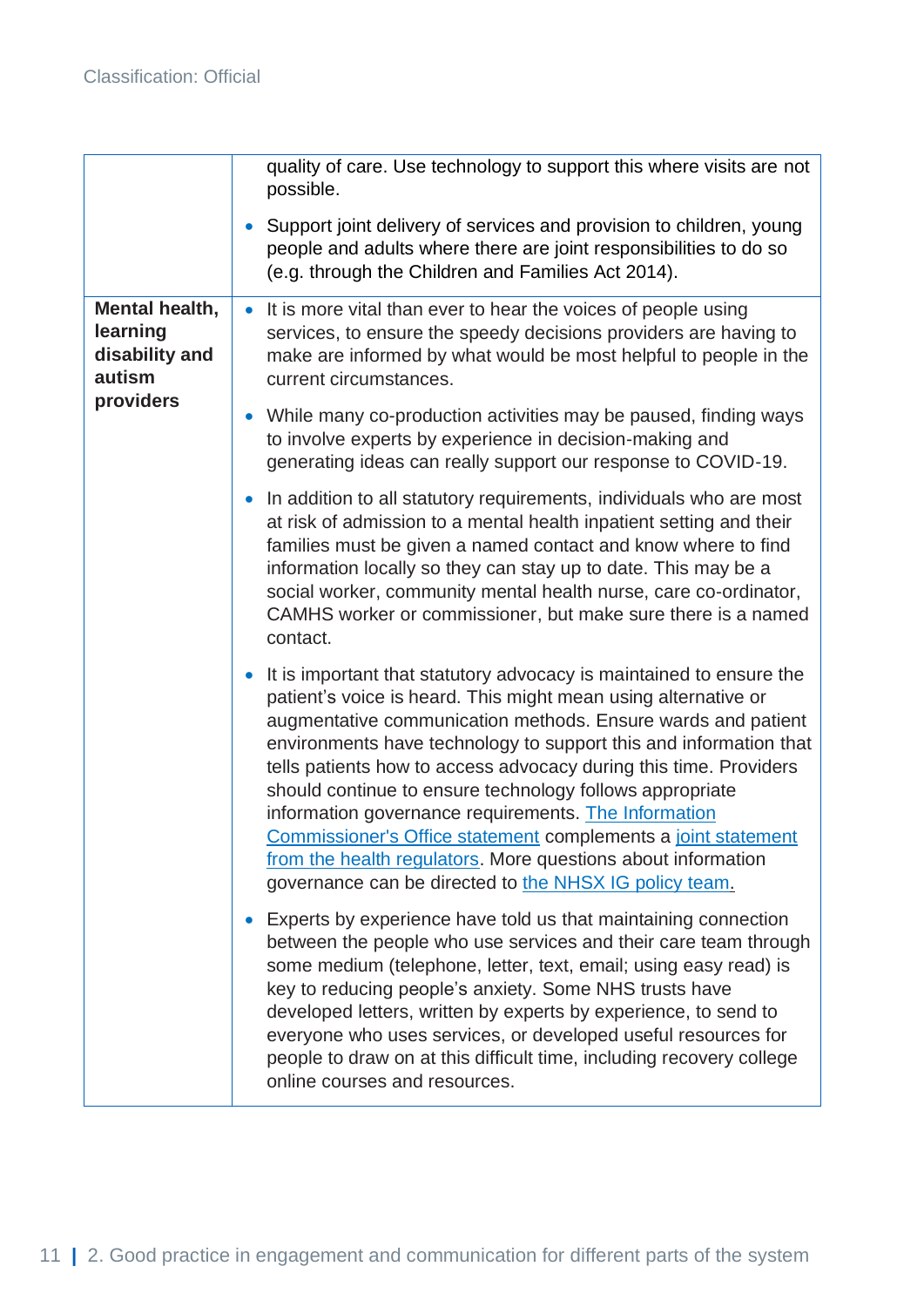## <span id="page-12-0"></span>Appendix 1: Advice for patients, families and carers

### <span id="page-12-1"></span>1. Advice for people with a learning disability, autistic people, people with mental health conditions and dementia about engaging with services

We are living through a difficult and unprecedented time that is challenging for many people across the country. For people with a learning disability, autistic people, people with a mental health condition or dementia there may be extra challenges, and people may experience a whole range of difficult emotions or be experiencing emotional distress. Some may be struggling with feeling lonely and isolated, some perhaps are feeling anxious or worried, or are struggling to get basic needs like food and medicine.

We want you to know that NHS services, including mental health and learning disability services, are still very much open and here to support you. This document offers advice on how to get in touch with services and to get access to the support and help you may need.

#### **Accessing support from services**

- Don't let a concern about coronavirus stop you from seeking medical care or attention when you need it – whether your symptoms are linked to coronavirus or not. NHS services are open to support you, so please do contact them.
- If you are worried about coronavirus, use the support lines that are available.
- Use the [accessible information available on coronavirus o](https://www.nhs.uk/conditions/coronavirus-covid-19/)n official sites such as gov.uk or nhs.net, NHS.uk or any other local NHS or government site.
- In these difficult times, be aware that services may be affected and may need to work in different ways. They should explain if any changes are made to your care and support. Face-to-face appointments may not be possible, but services should talk to you about this and offer an alternative.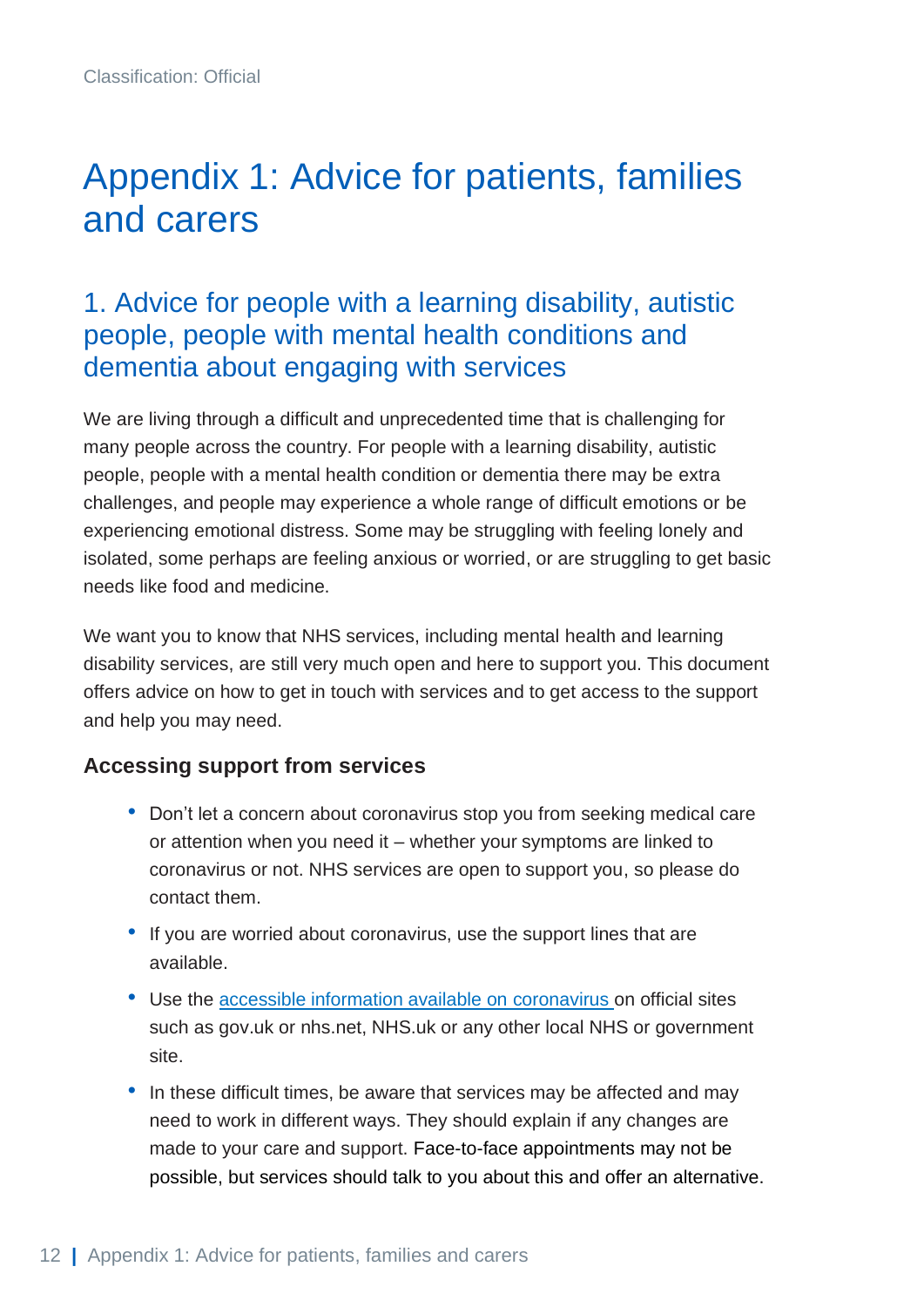- If you are in hospital you should be supported to maintain contact with your family using the telephone or the internet. Staff should support you to do this. Visits are allowed too in line with the latest [visitor guidance.](https://www.england.nhs.uk/coronavirus/publication/visitor-guidance/) There is also specific guidance about visiting people who are in a mental health, learning disability or autism inpatient setting sent in a [letter](https://www.england.nhs.uk/coronavirus/wp-content/uploads/sites/52/2020/04/C0799-_Visitor_letter_for_mental_health_learning_disability_and_autism_providers_231020.pdf) from Claire Murdoch, National Mental Health Director and Ray James, National Director for Learning Disability and Autism that sets out expectations for visiting in these settings.
- Make sure people understand the impact on you (or if it is appropriate, your family) if your care and support package has changed. You can contact the central advice and duty teams in your area to discuss this. You can find this number on your local authority website. Your social worker should be giving you information about this. If you need to find out details about your local authority, see [find your local council.](https://www.gov.uk/find-local-council)
- You can challenge any rules or decisions made for whole groups of people, rather than on an individual basis, because they affect your care and support package (this is sometimes called a blanket restriction or decision). Changes should only be made on an individual basis after your needs, and the risk of changing your care and support, has been considered.

#### **Some things you can do to help**

- Don't be afraid to ask for advice or support talk to friends, family, advocates and others who support you; stay connected with people. You can do this using the telephone, Skype, Facetime, Microsoft Teams, WhatsApp, and there are lots of other apps that will support you with this. You can find resources for: [Easy Read WhatsApp Guidance](http://www.learningdisabilityengland.org.uk/wp-content/uploads/2020/03/whatsapp-an-easy-read-guide-DRAFT-v2.0.pdf) and [Easy](http://www.learningdisabilityengland.org.uk/wp-content/uploads/2020/03/how-to-use-microsoft-teams-guide-final.pdf)  [Read Microsoft Teams Guidance.](http://www.learningdisabilityengland.org.uk/wp-content/uploads/2020/03/how-to-use-microsoft-teams-guide-final.pdf)
- If you don't have access to, or find it difficult to use these things, talk to someone you trust about what might be the best way for you to stay in touch, and let them know you need help if you do.
- Let people know if you don't have the right equipment to communicate with them via the internet or social media; you might be able to get some help with this. Talk to your social worker, keyworker, care co-ordinator or other professional involved with your care and treatment.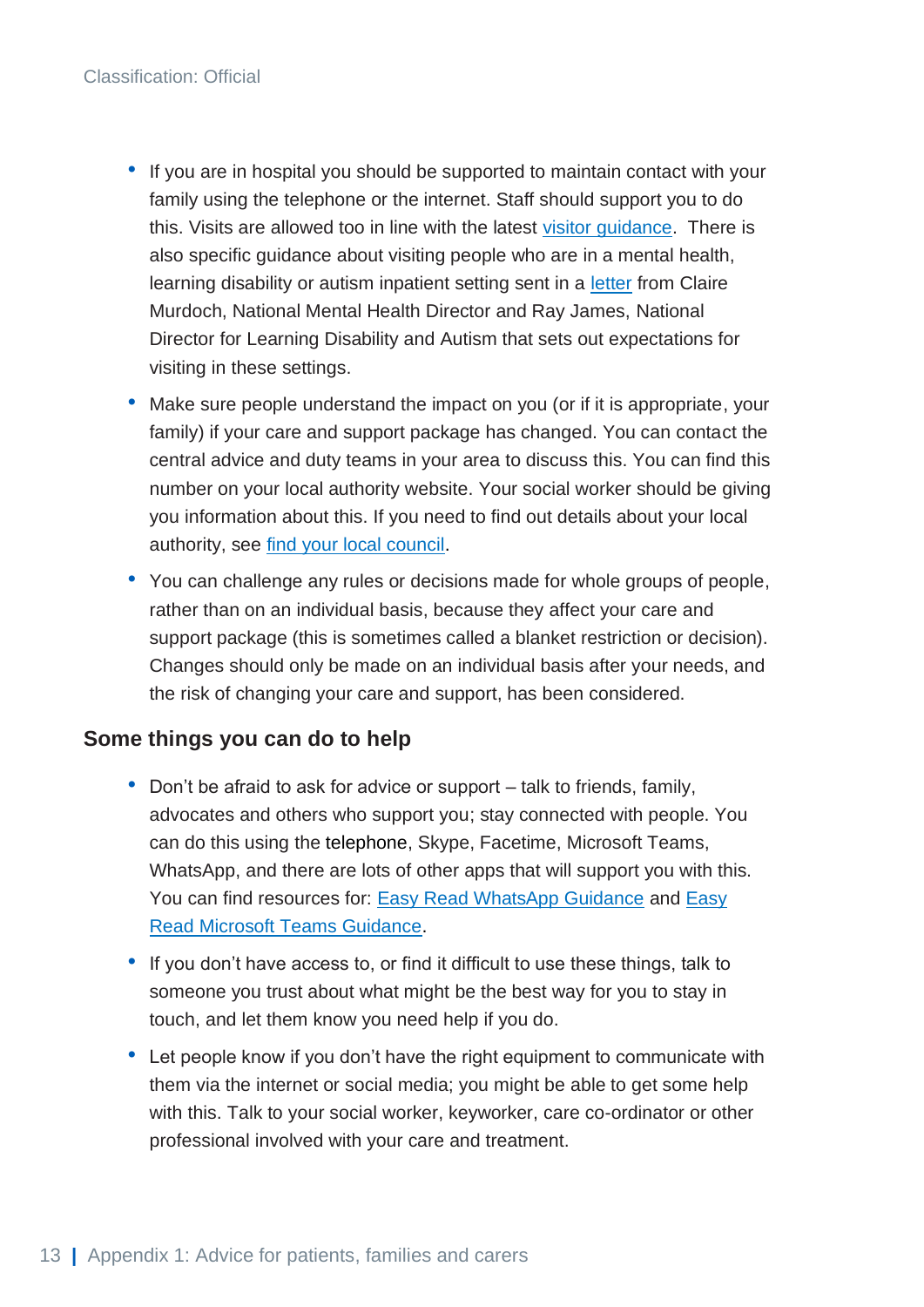• Be prepared – try to make sure your health passport, health action plan and any other health documents you have are up to date. You can ask your supporter, friends, community nurse, social worker or carer to help you do this.

### <span id="page-14-0"></span>2. Advice for family and carers about engaging with services

As well as looking after your own wellbeing and planning ahead (see government [guidance on health and wellbeing](https://www.gov.uk/government/publications/covid-19-guidance-for-the-public-on-mental-health-and-wellbeing/guidance-for-the-public-on-the-mental-health-and-wellbeing-aspects-of-coronavirus-covid-19) and [Carers UK resources on wellbeing\)](https://www.carersuk.org/help-and-advice/coronavirus-covid-19/coronavirus-mental-wellbeing), it is important that family and carers:

- Are not afraid to ask for help if (you) or your family member is at risk of crisis (e.g. through your social worker, health commissioner or local authority helpline).
- Know the current status of important appointments (in education, health or social care), what is happening about them and how or when they will happen (e.g. if they are being reorganised or moved online).
- Ensure fear of COVID-19 doesn't prevent them from seeking urgent medical attention for other non COVID-19 illnesses during this period (e.g. toothache) or from keeping up to date with existing health needs (e.g. putting in prescriptions for medications). Health services are putting in place lots of precautions to prevent the spread of COVID-19, with many reconfigured to separate patients with symptoms of COVID-19 from those without.
- Are not afraid to raise concerns and challenge:
	- any discrimination in care and treatment that does not respect your family member's rights and their need for reasonable adjustments
	- [diagnostic overshadowing:](https://www.gmc-uk.org/ethical-guidance/ethical-hub/learning-disabilities) this can be when a health professional assumes that the behaviour of a person with a learning disability, mental health condition, dementia or an autistic person is part of their disability or is a symptom of mental illness, without exploring other factors that may be causing the behaviour  $-$  e.g. being physically unwell. Be confident about challenging diagnostic overshadowing by clearly sharing what is normal for the individual, what has changed and why you are concerned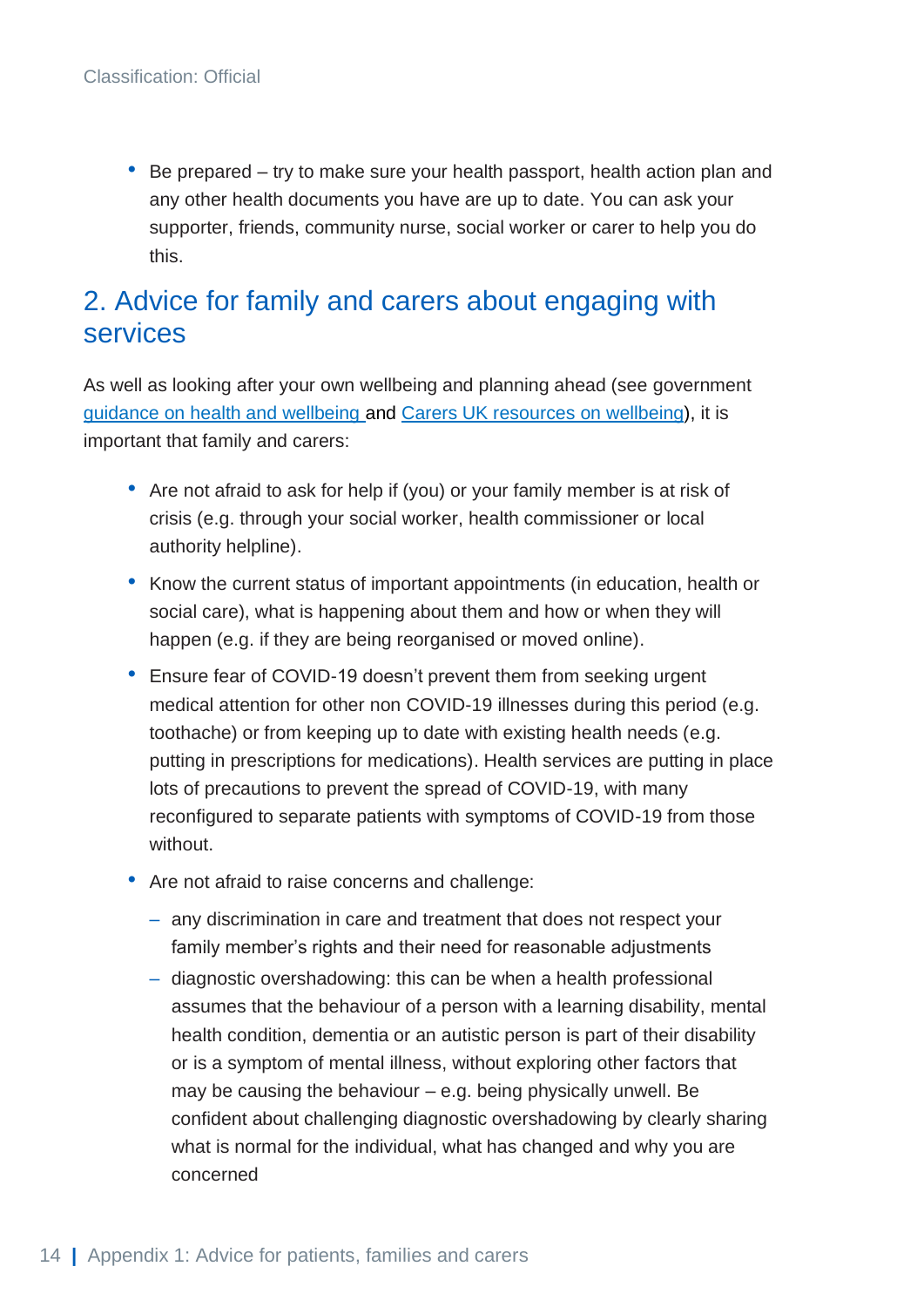- decisions made about care and treatment without appropriate risk assessments
- where you see the do not attempt cardiopulmonary resuscitation [\(DNACPR\)](https://www.england.nhs.uk/coronavirus/wp-content/uploads/sites/52/2020/04/C0166-Letter-DNACPR.pdf) recommendation being made because of a disability diagnosis, age or other protected characteristics, rather than on an individual, person-centred approach. A DNACPR decision means that if the person's heart stops beating, they have a cardiac arrest and will be allowed a natural death rather than CPR being attempted.
- Keep in touch when unable to physically visit your family member (e.g. in a care home or a mental health inpatient setting where visiting has been restricted to prevent the spread of coronavirus), and work creatively with commissioners and providers to ensure contact continues remotely and the needs and rights of your family member are respected. Contact providers about visiting arrangements as face-to-face visiting is now supported in line with the latest [visitor guidance.](https://www.england.nhs.uk/coronavirus/publication/visitor-guidance/) If you have difficulty accessing or knowing how to use technology, then let professionals know if you either don't have the equipment or knowledge and ask them how they can help with this.
- Recognise the challenging conditions many clinicians and professionals are now working in – and understand if things are not always done as quickly as you might like, but don't leave things unaddressed if they are important for you or your family member.
- Seek information and advice from trusted sources, both locally and nationally (e.g. [www.nhs.uk,](http://www.nhs.uk/) Contact, Challenging Behaviour Foundation, National Autistic Society, Childline, MIND, Rethink, Carers UK, Dementia UK), as well as booklets such as *Supporting carers and care staff to understand and respond to changes in behaviour in people with dementia during the COVID-19 pandemic*, to help you and your family member stay safe and happy: [https://www.dementiavoices.org.uk/supporting-carers-and](https://www.dementiavoices.org.uk/supporting-carers-and-care-staff-to-understand-and-respond-to-changes-in-behaviour-in-people-with-dementia-during-covid-19/)[care-staff-to-understand-and-respond-to-changes-in-behaviour-in-people](https://www.dementiavoices.org.uk/supporting-carers-and-care-staff-to-understand-and-respond-to-changes-in-behaviour-in-people-with-dementia-during-covid-19/)[with-dementia-during-covid-19/](https://www.dementiavoices.org.uk/supporting-carers-and-care-staff-to-understand-and-respond-to-changes-in-behaviour-in-people-with-dementia-during-covid-19/) [copy link to browser].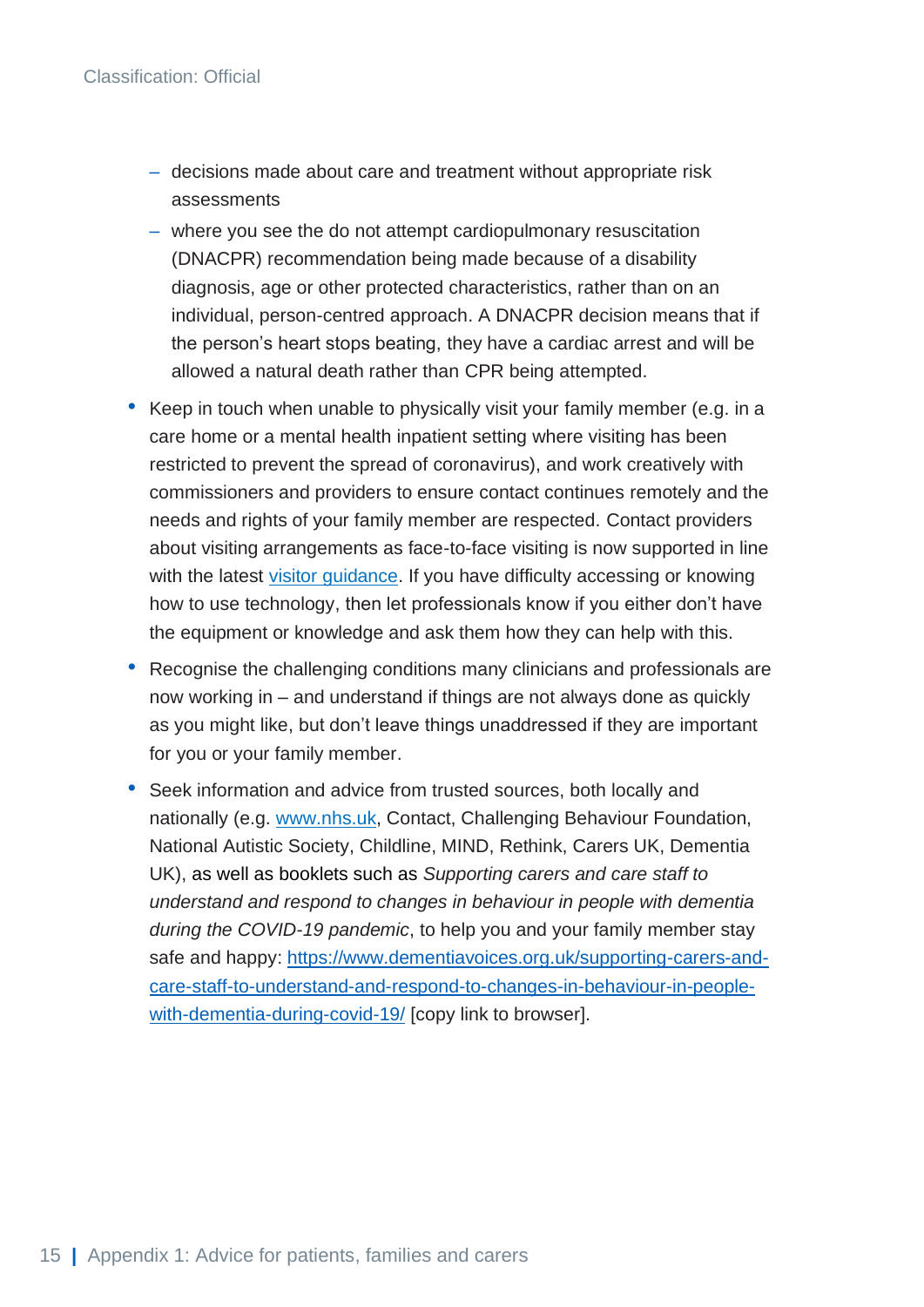### <span id="page-16-0"></span>3. Advice for parents and carers of children and young people (including foster carers)

- If you are the parent or carer of a child or young person, the [Council for](https://councilfordisabledchildren.org.uk/help-resources/resources/covid-19-support-and-guidance)  [Disabled Children](https://councilfordisabledchildren.org.uk/help-resources/resources/covid-19-support-and-guidance) has a range of support and advice available in relation to COVID-19.
- The Department for Education has information and guidance on its website about what is happening for children and young people, access to schools and how children they class as vulnerable continue to be supported. See [Coronavirus: guidance for schools and other educational settings.](https://www.gov.uk/government/collections/coronavirus-covid-19-guidance-for-schools-and-other-educational-settings)
- The Department for Education, NHS England and NHS Improvement, and the Department for Health and Social Care will be preparing some frequently asked questions answers in relation to children and young people. If you have any questions you can send them to [CDCquestions@ncb.org.uk](mailto:CDCquestions@ncb.org.uk) or through your [local parent carer forum.](http://www.nnpcf.org.uk/)

If you are a young carer looking after a family member, you can find more information by visiting [support for young carers.](https://carers.org/getting-support-if-you-are-a-young-carer-or-young-adult-carer/information-on-coronavirus-covid-19-for-young-carers-and-young-adult-carers) You can also find helpful information from the [Department of Health and Social Care.](https://www.gov.uk/government/publications/young-carers-and-young-adult-carers-providing-care-during-coronavirus)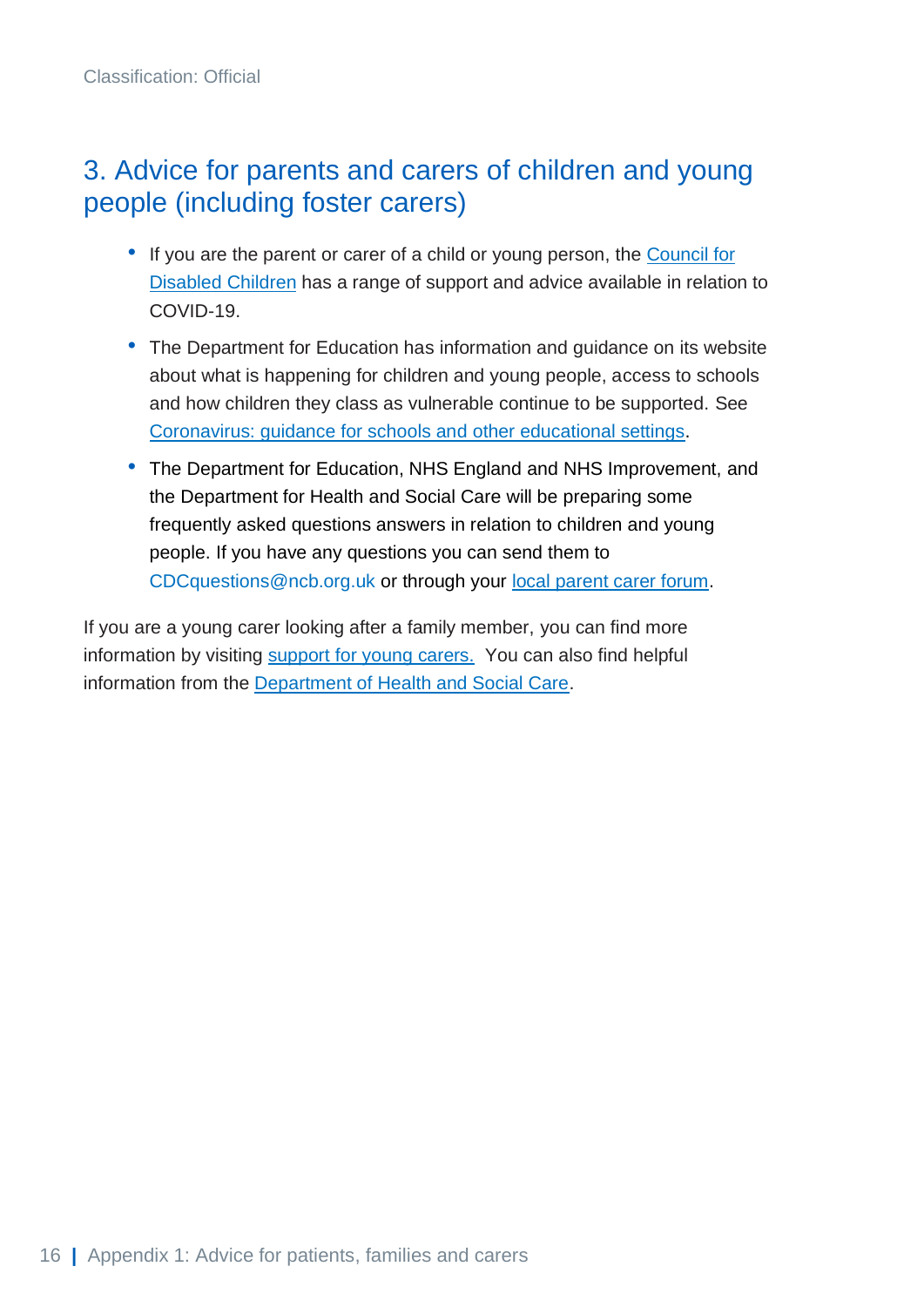# <span id="page-17-0"></span>Appendix 2: Useful links

### <span id="page-17-1"></span>1. Easy read resources – official publications from Public Health England (PHE) and NHS England and NHS Improvement

- [Local Restriction Tiers](https://www.gov.uk/government/publications/staying-alert-and-safe-social-distancing/staying-alert-and-safe-social-distancing)
- [Advice for people who are most likely to be very poorly if they get](https://www.gov.uk/government/publications/guidance-on-shielding-and-protecting-extremely-vulnerable-persons-from-covid-19)  [coronavirus.](https://www.gov.uk/government/publications/guidance-on-shielding-and-protecting-extremely-vulnerable-persons-from-covid-19)
- [Staying alert and safe](https://www.gov.uk/government/publications/covid-19-guidance-on-social-distancing-and-for-vulnerable-people)
- PHE has also produced [Advice on education and childcare](https://www.gov.uk/coronavirus/education-and-childcare) an[dEasy read](http://cdc.mobilize.io/links?lid=EYERsmtbJI-rRmEtuCZ4Gg&token=48yO0anXub9jj4j4JSFr8g&url=https%3A%2F%2Feur02.safelinks.protection.outlook.com%2F%3Furl%3Dhttps%253A%252F%252Feasy-read-online.us15.list-manage.com%252Ftrack%252Fclick%253Fu%253D6d563f7f763a0cf7e70c9cfe1%2526id%253D1effe5e60d%2526e%253D1a4a54ea5e%26data%3D02%257C01%257CAAllard%2540ncb.org.uk%257Caf891cc0fed7420ba55608d7ca566849%257Cadc87355e29c4519954f95e35c776178%257C0%257C0%257C637200344772998287%26sdata%3DDH8G1k44HQBwG65sot3pyRMJglcUAc5zawtq4%252FOgtkM%253D%26reserved%3D0)  [advice about Coronavirus](http://cdc.mobilize.io/links?lid=EYERsmtbJI-rRmEtuCZ4Gg&token=48yO0anXub9jj4j4JSFr8g&url=https%3A%2F%2Feur02.safelinks.protection.outlook.com%2F%3Furl%3Dhttps%253A%252F%252Feasy-read-online.us15.list-manage.com%252Ftrack%252Fclick%253Fu%253D6d563f7f763a0cf7e70c9cfe1%2526id%253D1effe5e60d%2526e%253D1a4a54ea5e%26data%3D02%257C01%257CAAllard%2540ncb.org.uk%257Caf891cc0fed7420ba55608d7ca566849%257Cadc87355e29c4519954f95e35c776178%257C0%257C0%257C637200344772998287%26sdata%3DDH8G1k44HQBwG65sot3pyRMJglcUAc5zawtq4%252FOgtkM%253D%26reserved%3D0)
- NHS England and NHS Improvement sent an '**at risk' letter** to the group of people whose physical health conditions mean they are at the greatest risk from coronavirus. An easy read version of the letter can be found [here](https://www.england.nhs.uk/coronavirus/publication/guidance-and-updates-for-gps-at-risk-patients/)
- [NHS 111 guidance and video help for people with a learning disability or](https://www.england.nhs.uk/learning-disabilities/about/resources/help-for-people-with-a-learning-disability-autism-or-both-to-use-nhs-111/)  [autism](https://www.england.nhs.uk/learning-disabilities/about/resources/help-for-people-with-a-learning-disability-autism-or-both-to-use-nhs-111/)
- [NHS England guidance on the restoration of community services](https://www.england.nhs.uk/coronavirus/publication/covid-19-prioritisation-within-community-health-services-with-annex_19-march-2020/)
- [Ask Listen Do](https://www.england.nhs.uk/learning-disabilities/about/ask-listen-do/) Information and resources to make giving feedback, raising concerns and making complaints about education, health and social care easier for children, young people and adults with a learning disability, autism or both, their families and carers.

Other useful guidance:

- Guidance on [shielding and protecting people who are](https://www.gov.uk/government/publications/guidance-on-shielding-and-protecting-extremely-vulnerable-persons-from-covid-19/guidance-on-shielding-and-protecting-extremely-vulnerable-persons-from-covid-19) extremely clinically [vulnerable from COVID-19](https://www.gov.uk/government/publications/guidance-on-shielding-and-protecting-extremely-vulnerable-persons-from-covid-19/guidance-on-shielding-and-protecting-extremely-vulnerable-persons-from-covid-19)
- [Priority Groups for Coronavirus \(COVID-19\) vaccinations](https://www.gov.uk/government/publications/priority-groups-for-coronavirus-covid-19-vaccination-advice-from-the-jcvi-2-december-2020/priority-groups-for-coronavirus-covid-19-vaccination-advice-from-the-jcvi-2-december-2020)

#### <span id="page-17-2"></span>2. Easy read support to use digital technology

- [Easy read guide to downloading and using WhatsApp](http://www.learningdisabilityengland.org.uk/wp-content/uploads/2020/03/whatsapp-an-easy-read-guide-DRAFT-v2.0.pdf)
- [Easy read guide to using](http://www.learningdisabilityengland.org.uk/wp-content/uploads/2020/03/how-to-use-microsoft-teams-guide-final.pdf) Microsoft teams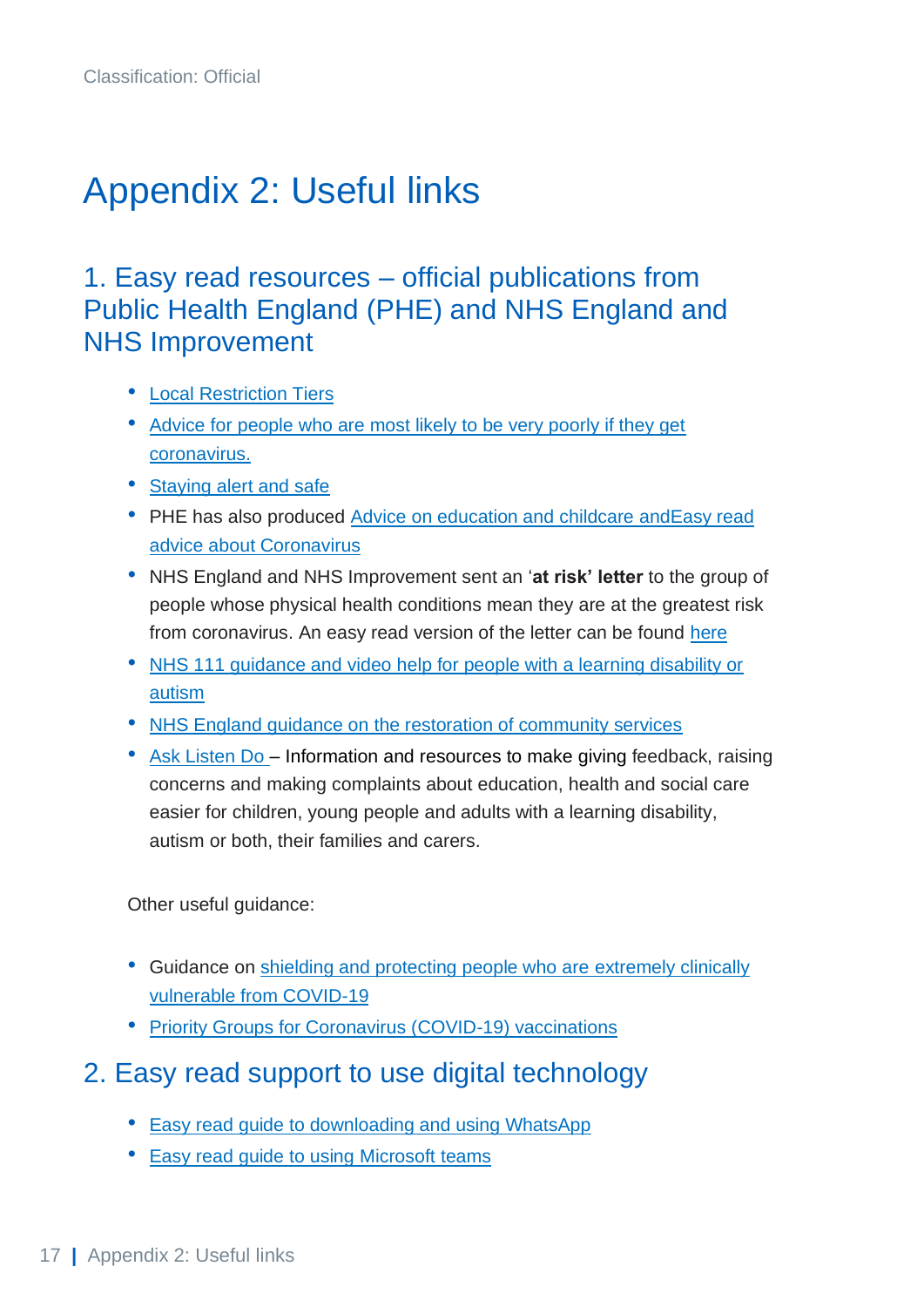## <span id="page-18-0"></span>3. Other useful websites and links

- [Books Beyond Words resources](https://booksbeyondwords.co.uk/downloads-shop/beating-the-virus)
- Mencap [Easy read handwashing advice](https://www.mencap.org.uk/sites/default/files/2020-04/Wash%20your%20hands%20easy%20read%20%20%281%29.pdf)
- [National Autistic Society guidance and helpline](https://www.autism.org.uk/) for parents, young people and staff
- [Mencap easy read guide to coronavirus](https://www.mencap.org.uk/sites/default/files/2020-07/Information%20about%20covid-19%20AH%20.pdf)
- [Place2Be guide to helping parents](https://www.place2be.org.uk/about-us/news-and-blogs/2020/march/coronavirus-information-for-children/) answer questions from their children and to support family wellbeing
- Young Minds [Talking to your child about coronavirus](https://youngminds.org.uk/blog/talking-to-your-child-about-coronavirus/) 10 tips from their Parents Helpline to support family wellbeing
- [Carers UK COVID-19 guidance](https://www.carersuk.org/help-and-advice/health/looking-after-your-health/coronavirus-covid-19)
- [Overbook](https://www.mindheart.co/descargables) an interactive resource designed to support and reassure children aged seven and under, by explaining and drawing the emotions that they might be experiencing during the pandemic
- [Every Mind Matters](https://www.nhs.uk/oneyou/every-mind-matters/coronavirus-covid-19-anxiety-tips/) support during COVID-19
- [Photo symbols coronavirus posters](https://www.photosymbols.com/blogs/news/coronavirus-poster-set)
- [Purple All Stars handwashing video](https://vimeo.com/134952598)
- Video showing [Makaton signs to aid communication about coronavirus](https://m.youtube.com/watch?v=P7BESn0yjpc) for people with a learning disability.
- The Learning Disability Professional Senate has developed two resources for people with learning disabilities and their families:
	- [Resources to use with people with learning disabilities through the](https://www.bild.org.uk/wp-content/uploads/2020/03/LD-Senate-Coronavirus-resources-for-use-with-people-with-learning-disabilities-30.3.2020.pdf)  [coronavirus restrictions](https://www.bild.org.uk/wp-content/uploads/2020/03/LD-Senate-Coronavirus-resources-for-use-with-people-with-learning-disabilities-30.3.2020.pdf)
	- [Resources to support families/carers of people with learning disabilities](https://www.bild.org.uk/wp-content/uploads/2020/03/LD-Senate-Coronavirus-resources-for-use-by-families-27.3.2020.pdf)  [through the coronavirus restrictions](https://www.bild.org.uk/wp-content/uploads/2020/03/LD-Senate-Coronavirus-resources-for-use-by-families-27.3.2020.pdf)
- [Resuscitation Council](https://www.resus.org.uk/library/publications/publication-decisions-relating-cardiopulmonary) UK resources pages on decisions relating to cardiopulmonary resuscitation.

### <span id="page-18-1"></span>4. Resources – place-based approach to reducing health inequalities

Public Health England has developed these resources in collaboration with the Local Government Association, Association of Directors of Public Health and NHS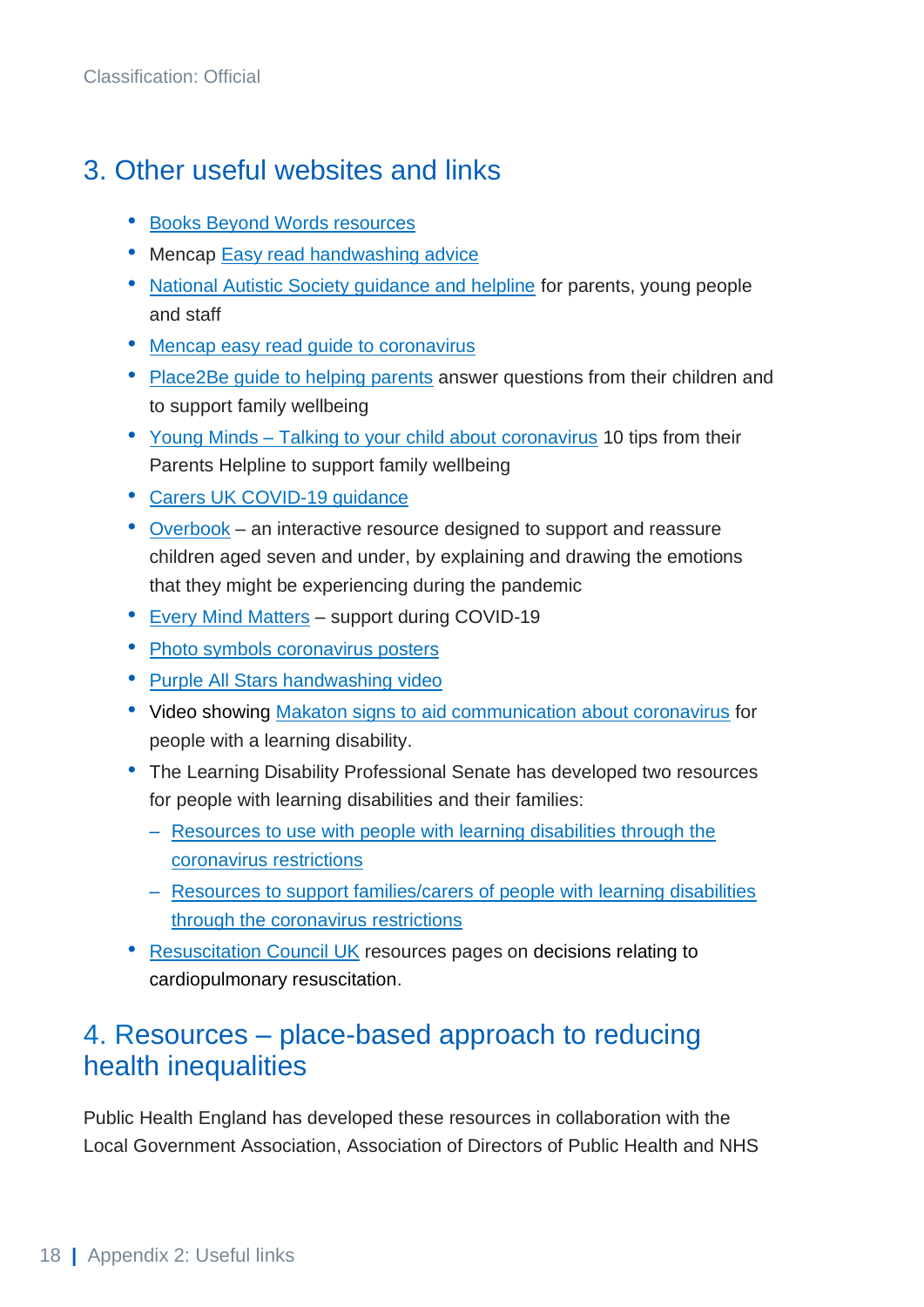England and NHS Improvement to complement the wealth of existing work on health inequalities at a local level. They include:

- [COVID-19 Place based approach to reducing health inequalities overview](https://www.local.gov.uk/sites/default/files/documents/COVID-19%20place%20based%20approach%20to%20reducing%20health%20inequalities%20overview.pdf)
- COVID-19 [Summary of guidance and support for vulnerable groups](https://www.local.gov.uk/sites/default/files/documents/COVID-19%20Summary%20of%20Guidance%20and%20support%20for%20vulnerable%20groups.pdf)
- [COVID-19 Suggestions for mitigating the impact on health inequalities at a](https://www.local.gov.uk/sites/default/files/documents/COVID-19%20Suggestions%20for%20mitigating%20the%20impact%20on%20health%20inequalities%20at%20a%20local%20level%20%282%29.pdf)  [local level](https://www.local.gov.uk/sites/default/files/documents/COVID-19%20Suggestions%20for%20mitigating%20the%20impact%20on%20health%20inequalities%20at%20a%20local%20level%20%282%29.pdf)
- [COVID-19 Health Equity Assessment Tool \(HEAT\) for local areas](https://www.local.gov.uk/sites/default/files/documents/COVID-19%20Health%20Equity%20Assessment%20Tool%20%28HEAT%29%20for%20local%20areas_0.pdf)
- <span id="page-19-0"></span>• [COVID-19 Data tools to support local areas](https://www.local.gov.uk/sites/default/files/documents/COVID-19%20Data%20tools%20to%20support%20local%20areas_0.pdf)

#### 5. Developing local resources

To support the development of local resources, NHS England and NHS Improvement have the following resources.

#### **Advice about making information accessible**

- [Advice about using good language](https://www.england.nhs.uk/learning-disabilities/about/get-involved/involving-people/making-information-and-the-words-we-use-accessible/) to talk about disability and on keeping jargon out of conversations
- [Guide to making information accessible for people with a learning disability](https://www.england.nhs.uk/publication/guide-to-making-information-accessible-for-people-with-a-learning-disability/)

#### **Specific advice on working with people**

- [Involving people with a learning disability](https://www.england.nhs.uk/learning-disabilities/about/get-involved/involving-people/involving-people-with-a-learning-disability/)
- [Find your nearest self-advocacy group](http://www.learningdisabilityengland.org.uk/wp-content/uploads/2019/01/list-for-LDE16690.pdf)
- [Involving autistic people](https://www.england.nhs.uk/learning-disabilities/about/get-involved/involving-people/involving-autistic-people/)
- [Involving family carers](https://www.england.nhs.uk/learning-disabilities/about/get-involved/involving-people/involving-families-and-carers/) especially when their child is unable to give feedback themselves
- [Find your nearest parent carer forum](https://contact.org.uk/media/1525967/contact_lists_for_website_aug_2019.pdf)

#### **Help getting feedback**

• [Ask Listen Do](https://www.england.nhs.uk/learning-disabilities/about/ask-listen-do/information-for-organisations/) – resources to help autistic people, people with a learning disability and family carers give feedback, raise concerns and make complaints.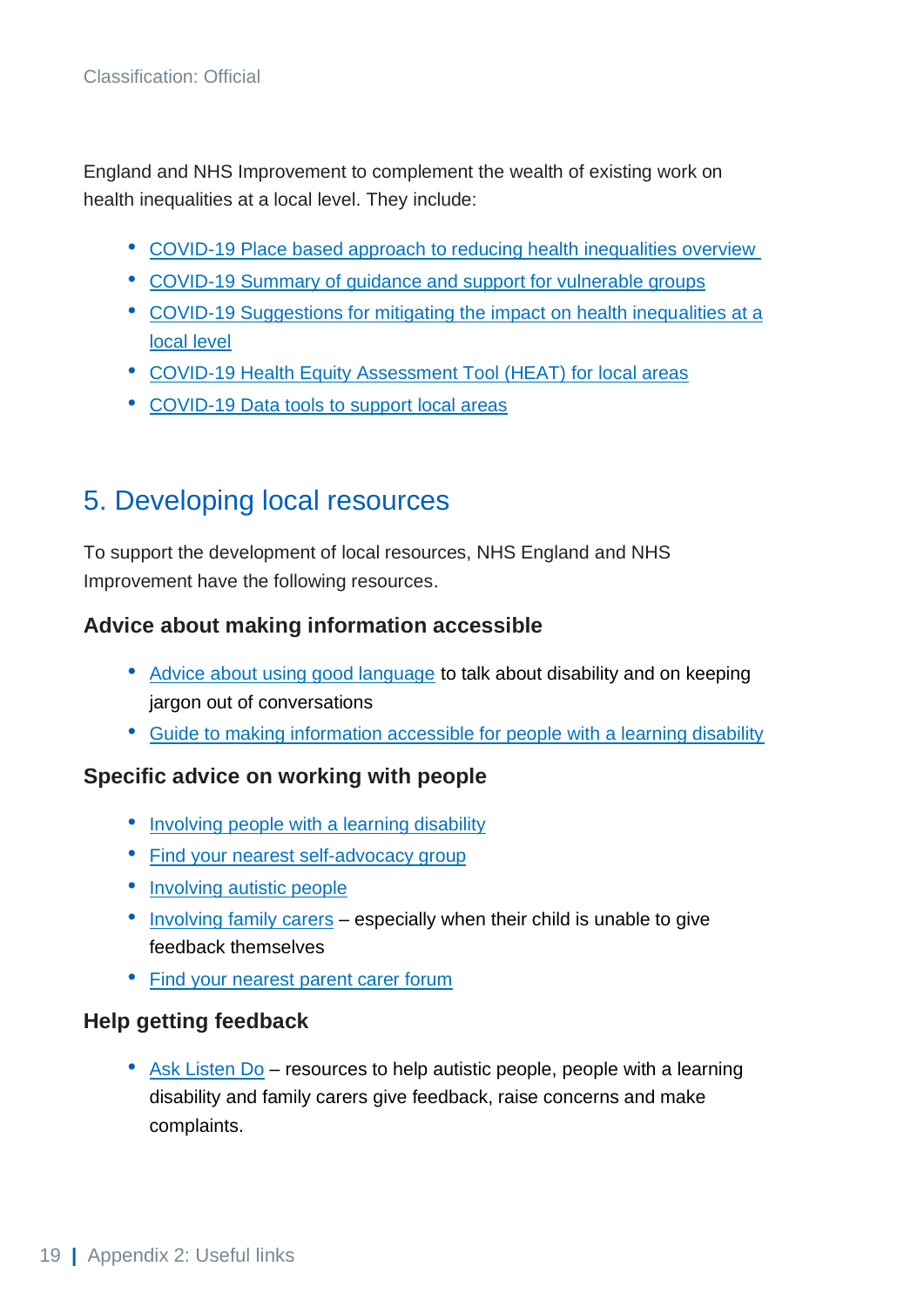## <span id="page-20-0"></span>6. Voluntary organisations contact details

1. A list of some voluntary organisations who offer support to people with a disability and or family carers. This list is not definitive: there are other relevant national and local organisations.

| <b>Name of</b><br>organisation                              | Type of people they support                                                                                                                                                                                  | <b>Website and contact number</b>                     |
|-------------------------------------------------------------|--------------------------------------------------------------------------------------------------------------------------------------------------------------------------------------------------------------|-------------------------------------------------------|
| <b>Council for Disabled</b><br><b>Children</b>              | Disabled children, young people<br>and their parent carers; health<br>and local authority<br>commissioners; designated<br>clinical and medical officers<br>(SEND); designated social care<br>officers (SEND) | www.Councilfordisabledhildren.org.uk                  |
| <b>Challenging</b><br><b>Behaviour</b><br><b>Foundation</b> | Families of children, young<br>people and adults with a severe<br>learning disability and<br>behaviours that challenge                                                                                       | www.Challengingbehaviour.org.uk<br>0300 666 0126      |
| <b>Mencap</b>                                               | People with a learning disability<br>and their families                                                                                                                                                      | www.Mencap.org.uk<br>0808 808 111                     |
| <b>Contact</b>                                              | Families of disabled children                                                                                                                                                                                | www.Contact.org.uk<br>0808 808 3555                   |
| <b>Learning Disability</b><br><b>England</b>                | People with a learning disability<br>and their families                                                                                                                                                      | www.Learningdisabilityengland.org.uk<br>0300 111 0444 |
| <b>National Autistic</b><br><b>Society</b>                  | Autistic people and their<br>families                                                                                                                                                                        | www.Autism.org.uk<br>0808 800 4104                    |
| <b>MIND</b>                                                 | People with mental health<br>conditions and their families                                                                                                                                                   | www.Mind.org.uk<br>0208 215 2243                      |
| <b>Rethink</b>                                              | People with mental health<br>conditions and their families                                                                                                                                                   | www.Rethink.org                                       |